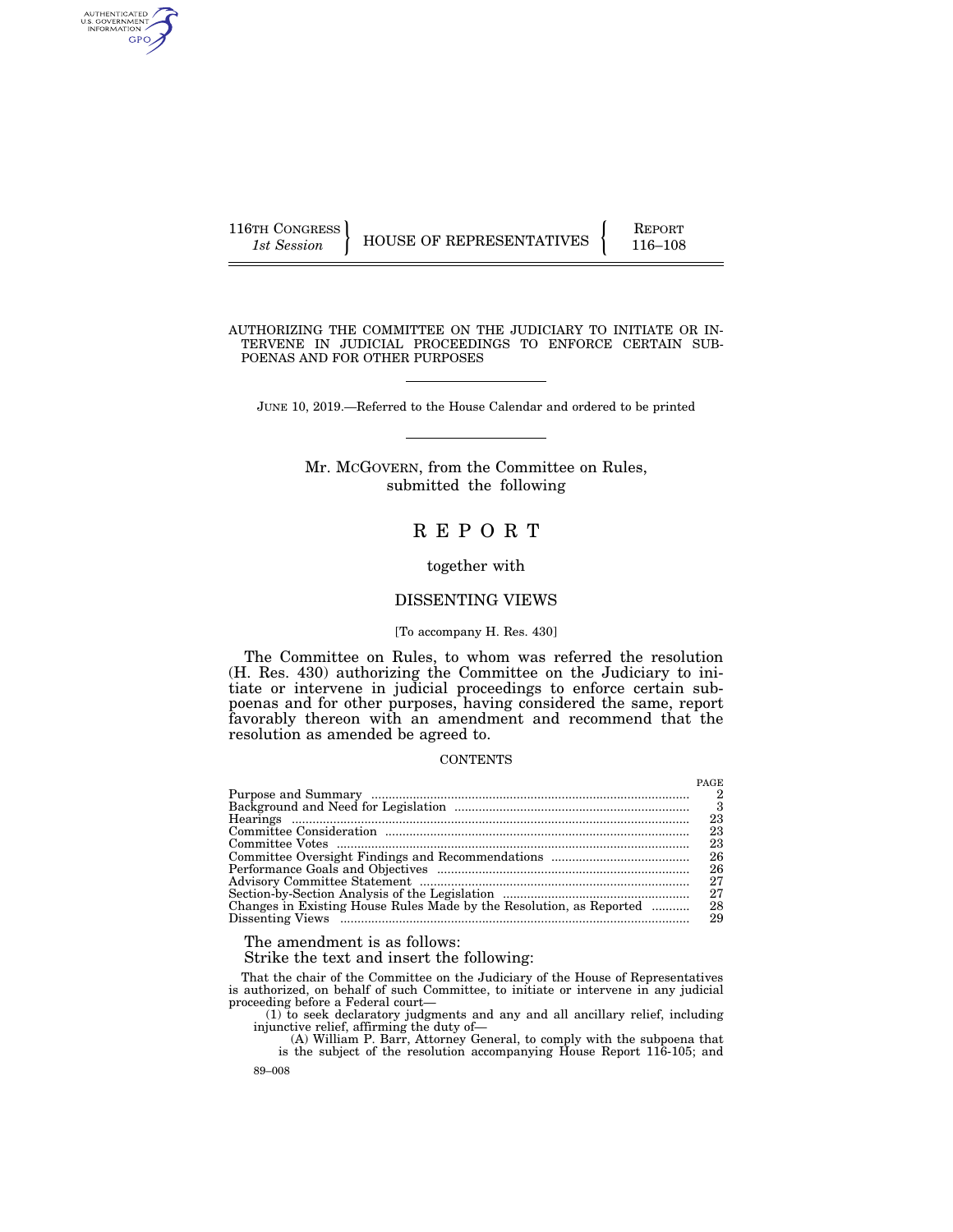(B) Donald F. McGahn, II, former White House Counsel, to comply with the subpoena issued to him on April 22, 2019; and

(2) to petition for disclosure of information regarding any matters identified in or relating to the subpoenas referred to in paragraph (1) or any accom-panying report, pursuant to Federal Rule of Criminal Procedure 6(e), including Rule  $6(e)(3)(E)$  (providing that the court may authorize disclosure of a grandjury matter "preliminarily to... a judicial proceeding").

*Resolved,* That the chair of each standing and permanent select committee, when authorized by the Bipartisan Legal Advisory Group, retains the ability to initiate or intervene in any judicial proceeding before a Federal court on behalf of such committee, to seek declaratory judgments and any and all ancillary relief, including injunctive relief, affirming the duty of the recipient of any subpoena duly issued by that committee to comply with that subpoena. Consistent with the Congressional Record statement on January 3, 2019, by the chair of the Committee on Rules re-garding the civil enforcement of subpoenas pursuant to clause 8(b) of rule II, a vote of the Bipartisan Legal Advisory Group to authorize litigation and to articulate the institutional position of the House in that litigation is the equivalent of a vote of the full House of Representatives.

*Resolved,* That in connection with any judicial proceeding brought under the first or second resolving clauses, the chair of any standing or permanent select committee exercising authority thereunder has any and all necessary authority under Article I of the Constitution.

*Resolved,* That the chair of any standing or permanent select committee exercising authority described in the first or second resolving clause shall notify the House of Representatives, with respect to the commencement of any judicial proceeding thereunder.

*Resolved,* That the Office of General Counsel of the House of Representatives shall, with the authorization of the Speaker, represent any standing or permanent select committee in any judicial proceeding initiated or intervened in pursuant to the authority described in the first or second resolving clause.

*Resolved,* That the Office of General Counsel of the House of Representatives is authorized to retain private counsel, either for pay or pro bono, to assist in the representation of any standing or permanent select committee in any judicial pro-ceeding initiated or intervened in pursuant to the authority described in the first or second resolving clause.

#### PURPOSE AND SUMMARY

This resolution authorizes the Committee on the Judiciary to initiate or intervene in judicial proceedings to enforce certain subpoenas, a process commonly referred to as ''civil contempt.'' 1 The resolution affirms that the chair of each standing and permanent select committee, when authorized by the Bipartisan Legal Advisory Group, retains the ability to initiate or intervene in judicial proceedings to seek enforcement of subpoenas issued by the committee. The resolution provides that, in connection with any judicial proceeding brought under the first or second resolving clause, the chair of any standing or permanent select committee exercising the authority thereunder has any and all necessary authority under Article I of the Constitution. The resolution requires the chair of any standing or permanent select committee exercising authority as described in the first or second resolving clause to notify the House of Representatives, with respect to the commencement of any judicial proceeding. The resolution allows the Office of General Counsel of the House of Representatives, with authorization of the Speaker, to represent any standing or permanent select committee in any judicial proceeding initiated or intervened in pursuant to the authority described in the first or second resolving

<sup>&</sup>lt;sup>1</sup>See, e.g., Morton Rosenberg, When Congress Comes Calling: A Study on the Principles, Practices, and Pragmatics of Legislative Inquiry 31 (2017) (referring to civil suits to enforce sub-<br>poenas as "civil contempt suits" atives'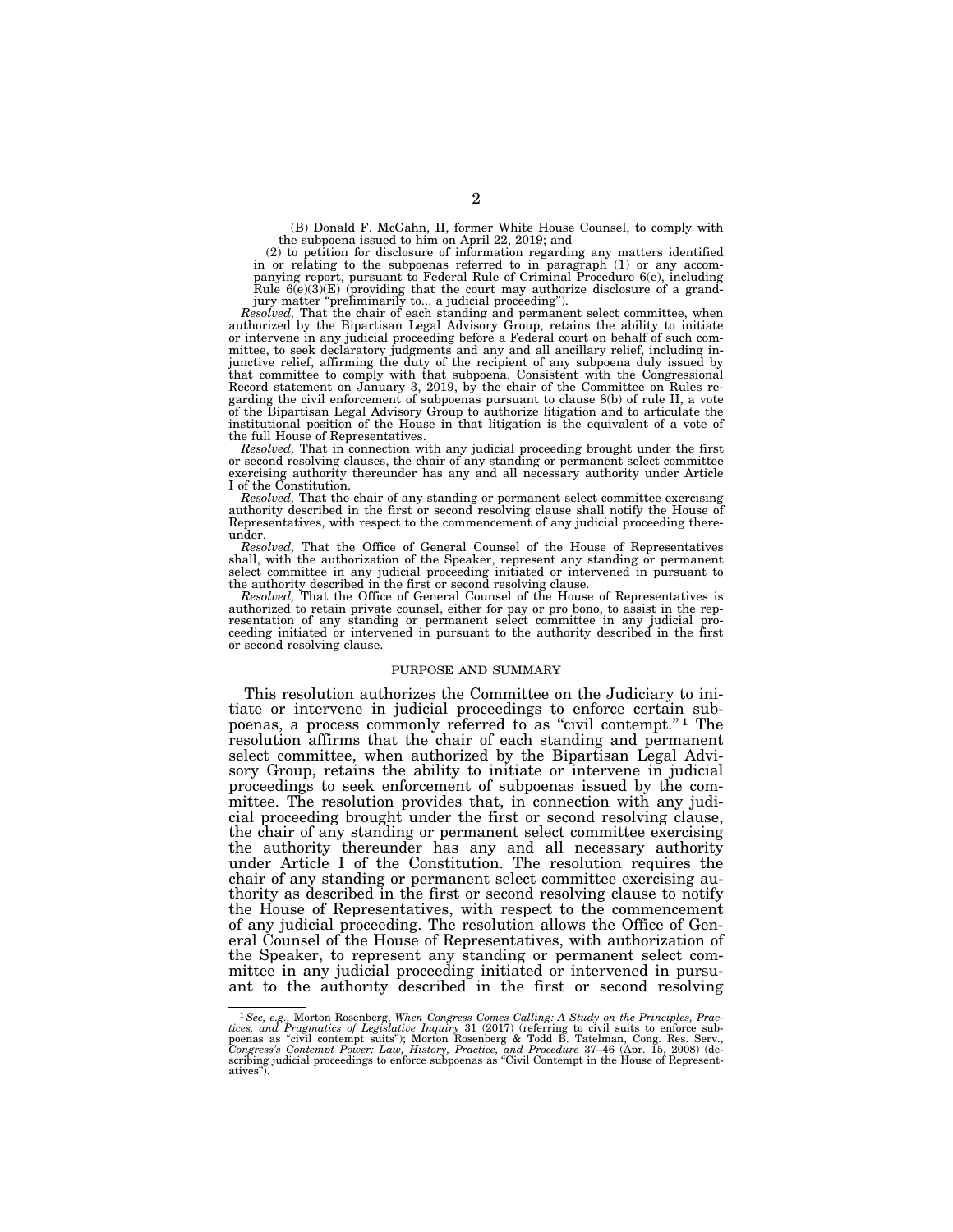clause. Finally, the resolution permits that the Office of General Counsel of the House of Representatives to retain private counsel, either for pay or pro bono, to assist in the representation of any standing or permanent select committee in any judicial proceeding initiated or intervened in pursuant to the authority described in the first or second resolving clause.

### BACKGROUND AND NEED FOR LEGISLATION

Since the start of the current 116th Congress, in performing its constitutional duty to conduct oversight of the Executive Branch, the House of Representatives has been met with unprecedented stonewalling and obstruction by the White House and Trump Administration. This cover-up is being directed from the top. President Trump, without citing any legitimate rationale, has vowed, "We're fighting all the subpoenas"<sup>2</sup> and declared, "I don't want people testifying."<sup>3</sup> Since then, the President has refused to work on legislative priorities, such as infrastructure, until the House halts all oversight and investigations of his Administration.4

The result of this blanket obstruction has been the Trump Administration's failure to fully comply with, or completely ignoring, all legitimate oversight requests. Whether it be ignoring requests for documents, limiting in-person interviews, refusing to attend depositions, or defying duly issued congressional subpoenas, the Executive Branch's actions to undermine the oversight obligations of the Legislative Branch have been wide-ranging and systemic.

This obstruction of the oversight responsibilities of the House is not only an affront to our constitutional system of checks and balances, but it also serves to stifle the work of Congress to address issues important to the American people. From protecting Americans' access to health care and responding to natural disasters, to protecting our clean air and water, this Administration has failed to provide the information the People's House requires to conduct oversight of these crucial issues. Obstructing oversight in these areas impairs the ability of the Congress to have sufficient information to legislate effectively and efficiently on behalf of the American people. As the Supreme Court has said: ''The power of inquiry has been employed by Congress throughout our history, over the whole range of the national interests concerning which Congress might legislate or decide upon due investigation not to legislate; it has similarly been utilized in determining what to appropriate from the national purse, or whether to appropriate. The scope of the power of inquiry, in short, is as penetrating and far-reaching as the potential power to enact and appropriate under the Constitution."<sup>5</sup>

No one is above the law and no administration is immune from oversight. The House of Representatives will hold this Administration accountable, continue to advance legislation important to the

<sup>2</sup>*Trump vows stonewall of 'All' House subpoenas, setting up fight over powers* (April 24, 2019)

online at https://www.nytimes.com/2019/04/24/us/politics/donald-trump-subpoenas.html)<br><sup>3</sup> Tr*ump says he is opposed to White House aides testifying to Congress, deepening power strug-<br>gle with Hill (April 23, 2019) (online* 

is-opposed-to-white-house-aides-testifying-to-congress-deepening-power-struggle-with-hill/2019/<br>04/23/0c7bd8dc-65e0-11e9-8985-4cf30147bdca story.html?utm term=.c08cc78e2536)<br>- <sup>4</sup> Tru*mp Refuses to Repair Infrastructure Un* Magazine (May 22, 2019) (online at http://nymag.com/intelligencer/2019/05/trump-stop-inves-tigating-me-or-infrastructure-deal-dies.html). 5 *Barenblatt v. United States,* 360 U.S. 109, 111 (1959).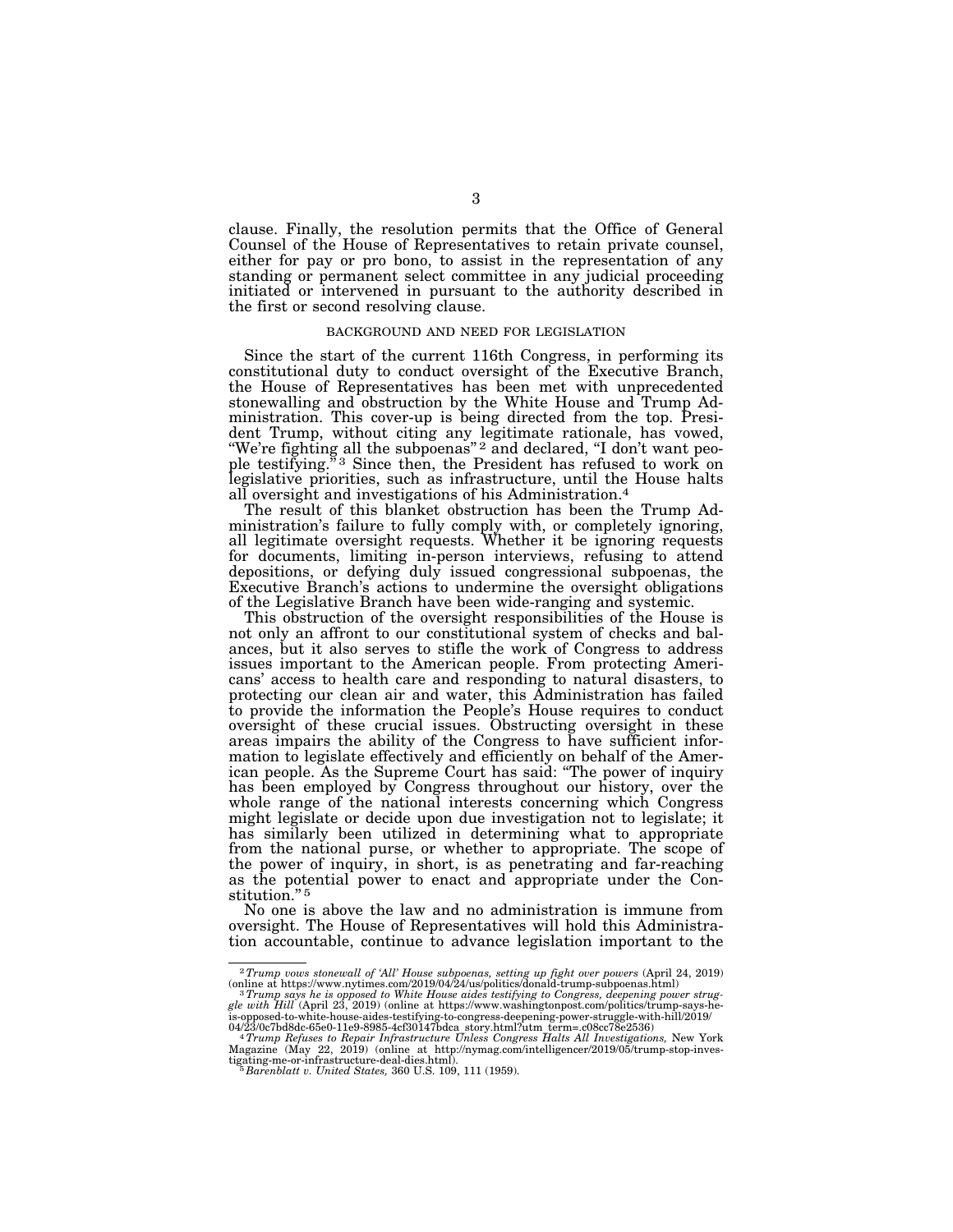American people, and stand up for the principle of checks and balances that is the bedrock of our Constitution.

## Investigating Critical Issues Important to the American People

The Trump Administration's unprecedented obstruction of all Congressional oversight not only erodes our constitutional system of checks and balances, but also prevents the People's House from getting the answers it needs to properly oversee the Executive Branch and adopt legislation on issues that impact the American people. Stonewalling by the Trump Administration is harming Americans' access to health care.

#### *a. Harm to Americans' Access to Health Care*

The Trump Administration's obstruction is stifling Democratic efforts to provide oversight to ensure that the American people have access to affordable healthcare. The Committees on Oversight and Reform, Energy and Commerce, Ways and Means, Education and Labor, and the Judiciary, are investigating the Trump Administration's involvement in the Department of Justice's (DOJ) sudden and significant decision to reverse its previous position defending the constitutionality of key provisions of the Affordable Care Act (ACA). Despite requests for documents from DOJ and the White House, as well as requests for interviews with key witnesses on April 8, 2019 and May 13, 2019, neither DOJ nor the White House has responded in any capacity.<sup>6</sup>

The Trump Administration has also failed to respond to Congressional inquiries regarding its sabotage of the American health care system, which is increasing health care costs and taking away coverage from American families and patients. On February 21, 2018, the Administration released a Proposed Rule on Short-Term, Limited Duration Insurance (STLDI). The Administration proposed to permit the sale of junk STLDI plans with duration terms of up to 12 months and that could be renewed for up to three years. These unregulated junk plans leave American families exposed to great financial risk and increase costs for individuals with pre-existing

<sup>6</sup>Letter from Elijah E. Cummings, Chairman, H. Comm. on Oversight and Reform, Frank Pal-lone, Jr., Chairman, H. Comm. on Energy and Commerce, Richard E. Neal, Chairman, H. Comm. on Ways and Means, Robert C. "Bobby" Scott, Chairman, H. Comm. on Education And<br>Labor, and Jerrold Nadler, Chairman, H. Comm. on Judiciary, to William Barr, Attorney Gen-<br>eral, Dept. of Justice (April 8, 2019),

crats.judiciary.house.gov/files/documents/4.8.2019%20Letter%20to%20Barr%20re.%20ACA.pdf;<br>Letter from Elijah E. Cummings, Chairman, H. Comm. on Oversight and Reform, Frank Pal-<br>lone, Jr., Chairman, H. Comm. on Energy and Co Comm. on Ways and Means, Robert C. "Bobby" Scott, Chairman, H. Comm. on Education and<br>Labor, and Jerrold Nadler, Chairman, H. Comm. on Judiciary, to Pat Cipollone, Counsel to the<br>President, (April 8, 2019), *available* 

sight.house.gov/files/2019-04- 08.EEC%20Pallone%20Neal%20Scott%20Nadler%20to%20Cipollone-WH%20re%20ACA.pdf; Letter from Elijah E. Cummings, Chairman, H. Comm. on Oversight and Reform, Frank Pallone, Jr., Chairman, H. Comm. on Energy and Commerce, Richard E. Neal, Chairman, H. Comm. on<br>Ways and Means, Robert C. "Bobby" Scott, Chairman, H. Comm. on Education And Labor, and<br>Jerrold Nadler, Chairman, H. Comm. on Judiciary (May 13, 2019), *available at* https://oversight.house.gov/sites/democrats.oversight.house.gov/files/<br>2019-05-13.EEC%20Pallone%20Neal%20Scott%20Nadler%20to%20Cipollone-<br>WH%20re%20ACA.pdf; Letter from Elijah E. Cummings, Ch

and Reform, Frank Pallone, Jr., Chairman, H. Comm. on Energy and Commerce, Richard E.<br>Neal, Chairman, H. Comm. on Ways and Means, Robert C. "Bobby" Scott, Chairman, H. Comm.<br>on Education And Labor, and Jerrold Nadler, Chai Barr, Attorney General, Dept. of Justice (May 13, 2019), *available at* https://oversight.house.gov/<br>sites/democrats.oversight.house.gov/files/2019-05-<br>13.EEC%20Pallone%20Neal%20Scott%20Nadler%20to%20Barr-DOJ%20re%20ACA.pd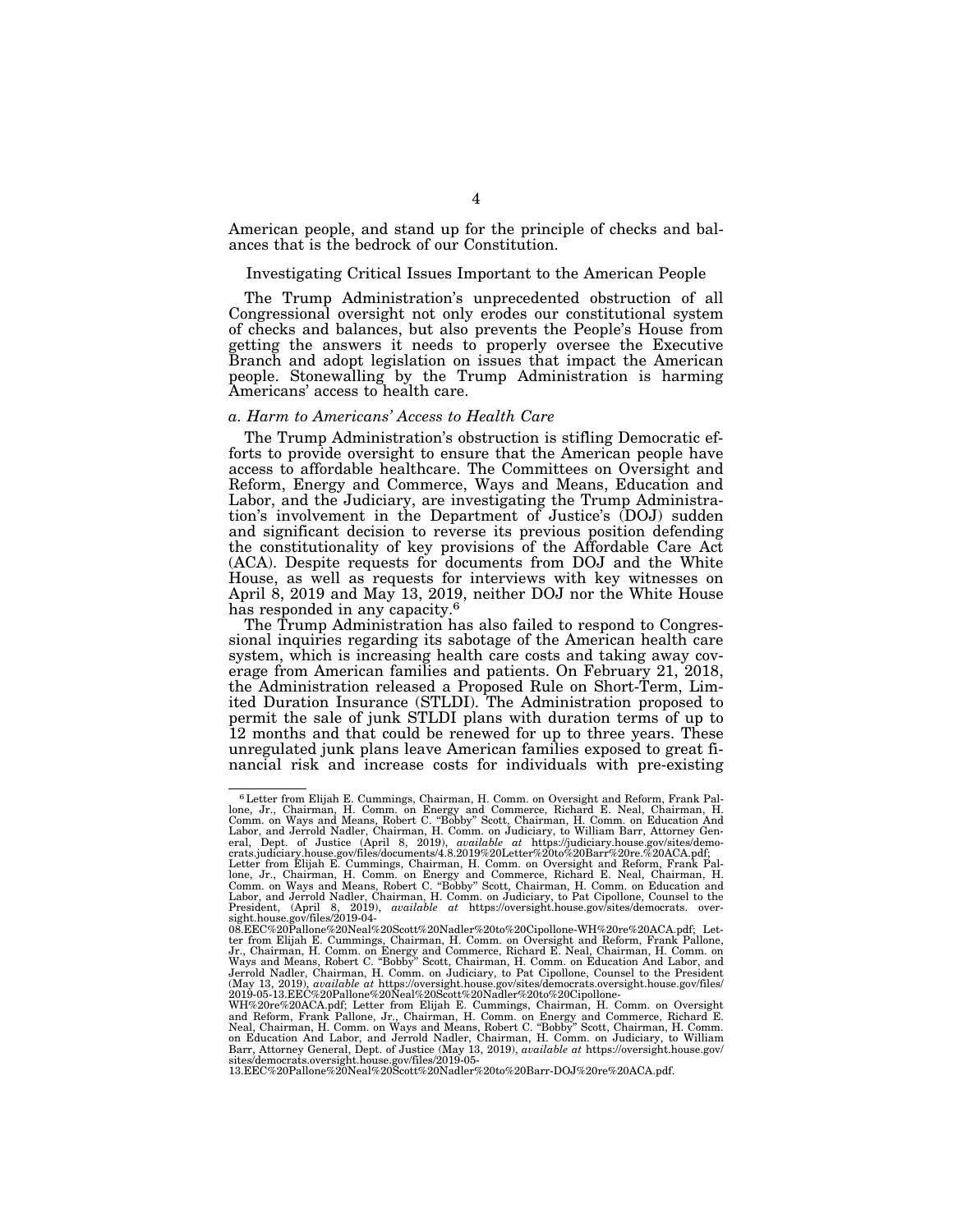conditions who need comprehensive coverage. On August 3, 2018, the Administration released the Final Rule on STLDI. On January 8, 2019, the Committees sent a letter to the Administration requesting information, including how HHS arrived at the final rule.7 HHS has failed to produce any documents in response.

On October 22, 2018, the Trump Administration issued guidance on Section 1332 of the ACA that raises costs for older and vulnerable Americans and eliminates protections for people living with pre-existing conditions. The Committees on Energy and Commerce and Ways and Means sent a letter to the Administration requesting information about the proposed changes, including an explanation as to why the Administration decided to promulgate the changes as Section 1332 guidance rather than go through a Notice of Proposed Rulemaking process, as well as a comprehensive document request.8 The Administration has not provided a response or the documents requested.

### *b. Threatening Environmental Protections*

Stonewalling by the Administration is putting our environment and public health at risk. The Trump Administration has ignored good-faith Congressional inquiries for information about chemical risk assessments that have significant implications for human health. For example, in 2018, the Environmental Protection Agency's (EPA) political leadership announced it would not release an already-completed assessment on the health effects of formaldehyde for peer review and provided no defense of its decision. On March 4, 2019, the Committee on Science, Space & Technology requested documents from EPA to understand how this decision was reached, issuing a deadline of April 5.9 EPA was nonresponsive so the Committee issued a second deadline of April 19. But EPA has provided zero documents in response to the request to date. EPA has provided no explanation for its failures to respond.

On January 7, the Committee on Natural Resources requested information about attempts to work on drilling in the Arctic during a government shutdown. The Department of the Interior (DOI) has not provided information.10

On January 24, the Committee requested documents regarding the Administration's plan to drill for oil off the coastal U.S. DOI has not provided the documents.<sup>11</sup>

<sup>&</sup>lt;sup>7</sup> Letter from the Frank Pallone, Jr., Chairman, H. Comm. on Energy and Commerce, Bobby<br>Scott, Chairman, H. Comm. on Education and Labor, Richard Neal, Chairman, H. Comm. on<br>Ways and Means, Ron Wyden, Ranking Member, S. C Member, S. Comm. on Health, Educ., Labor, and Pensions, to Alex Azar, Secretary, Dept. of Health and Human Services, Alexander Acosta, Secretary, Dept. of Labor, Steven Mnuchin, Secretary, Dept. of Treasury, Mick Mulvaney, Director, Office of Mgmt. and Budget (Jan. 8, 2019).

retary, Dept. of Treasury, Mick Mulvaney, Director, Office of Mgmt. and Budget (Jan. 8, 2019).<br><sup>8</sup> Letter from the Frank Pallone, Jr., Chairman, H. Comm. on Energy and Commerce, Richard<br>Neal, Chairman, H. Comm. on Ways and Service (Nov. 29, 2018). 9Letter from Eddie Bernice Johnson, Chairwoman, H. Comm. on Science, Space & Tech-

nology, to Andrew Wheeler, Administrator, Environmental Protection Agency (Mar. 4, 2019).<br><sup>10</sup>Letter from Rauíl Grijalva, Chairman, H. Comm. on Natural Resources, to David Bernhardt,

Acting Secretary, Dept. of Interior (Jan. 7, 2019).<br><sup>11</sup> Letter from Raúl Grijalva, H. Comm. on Natural Resources, Chairman, and Alan<br>Lowenthal, Chairman, H. Comm. on Natural Resources, Sub. Comm. on Energy and Mineral<br>Res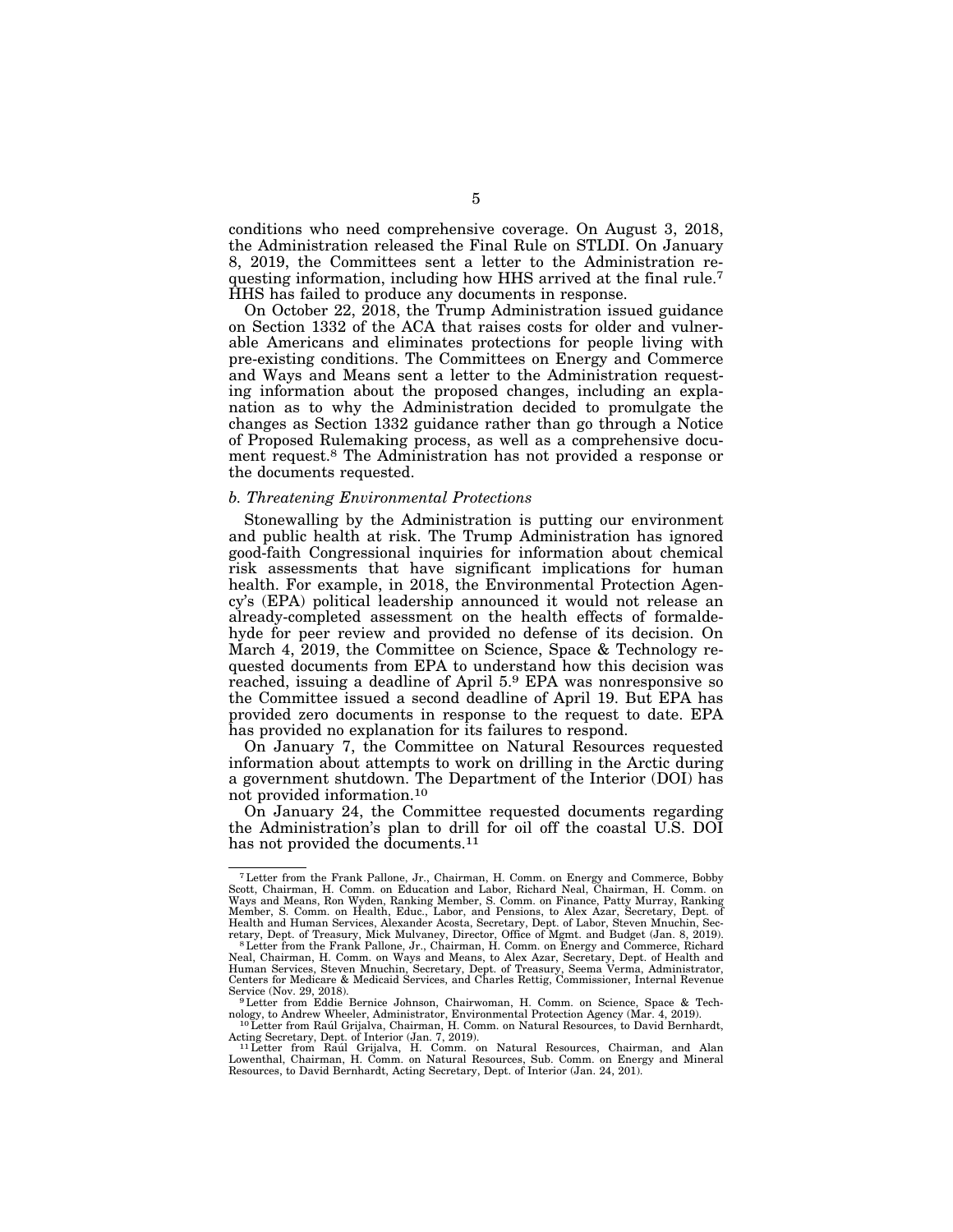On January 30, the Committee requested six documents relating to the undermining of protections for endangered species. DOI has not provided the documents.12

On February 11, the Committee requested documents pertaining to the cancellation of a scientific study on the impacts of mountaintop removal coal mining on the health of people living in neighboring communities. DOI has not provided the documents.<sup>13</sup>

On February 26, the Committee requested documents pertaining to attempts by companies to avoid rules enacted to prevent another Deepwater Horizon-like oil spill of millions of gallons. DOI has not provided the documents.14

On February 28 and March 1, the Committee requested documents relating to the shrinking of our national monuments. DOI and the Department of Commerce (DOC) have not provided the documents.15 16

On March 1, the Committee requested documents about a massive mine proposed next to a Minnesota wilderness area. DOI has not provided the documents.17

On March 11, the Committee requested documents concerning the Administration's efforts to enforce worker safety and environmental protections for oil and gas wells on public lands. DOI has not provided the documents.18

On March 13, the Committee requested documents about the Administration's multiple attempts to withhold information about their operations under the Freedom of Information Act from the American people. DOI has not provided the documents.19

On March 13, several committees requested information regarding weakening protections for whales. DOI and DOC have not provided the information.20

<sup>&</sup>lt;sup>12</sup> Letter from Raúl Grijalva, Chairman, H. Comm. on Natural Resources, to David Bernhardt, Acting Secretary, Dep't of Interior, and Wilbur Ross, Secretary, Dept. of Commerce (Jan. 30,

<sup>&</sup>lt;sup>13</sup>Letter from Raúl Grijalva, Chairman, H. Comm. on Natural Resources, and Alan Lowenthal, Chairman, H. Comm. on Natural Resources, Sub. Comm. on Energy and Mineral<br>Resources to David Bernhardt, Acting Secretary, Dep't of Interior (Feb. 11, 2019).<br><sup>14</sup>Letter from Raúl Grijalva, Chairman, H. Comm. on N

Resources, to Scott A. Angelle, Director, Bureau of Safety and Envtl. Enforcement, Dept. of Interior (Feb. 26, 2019).<br>
<sup>15</sup>Letter from Raul Grijalva, Chairman, H. Comm. on Natural Resources, to Wilbur Ross, Sec-<br>
15 Letter from Raul Grijalva, Chairman, H. Comm. on Natural Resources, to Wilbur Ross, Sec-

retary, Dept. of Commerce, and David Bernhardt, Acting Secretary, Dept. of Interior (Feb. 28,

 $^{16}$  Letter from and Raúl Grijalva, Chairman, H. Comm. on Natural Resources, to Rear Admiral Gallaudet, Deputy Adm'r, Nat'l Ocean and Atmospheric Admin (Mar. 1, 2019).

<sup>&</sup>lt;sup>17</sup> Letter from Raúl Grijalva, Chairman, H. Comm. on Natural Resources, Betty McCollum, Chairwoman, Comm. on Appropriations, Sub. Comm. on Interior-Environment, and Alan Lowenthal, Chairman, H. Comm. on Natural Resources, Sub. Comm. on Energy and Mineral Resources, to Sonny Perdue, Secretary, Dep't of Agric., and David Bernhardt, Acting Secretary,

Dep't of Interior (Mar. 1, 2019).<br><sup>18</sup>Letter from Raúl Grijalva, Chairman, H. Comm. on Natural Resources, and Alan<br>Lowenthal, Chairman, H. Comm. on Natural Resources, Sub. Comm. on Energy and Mineral Resources, to David Bernhardt, Acting Secretary, Dep't of Interior (Mar. 11, 2019). 19Letter from Raúl Grijalva, Chairman, H. Comm. on Natural Resources, Elijah Cummings,

Chairman, H. Comm. on Oversight and Reform, and TJ Cox, Chairman, H. Comm. on Oversight and Reform, Sub. Comm. on Oversight and Investigations to David Bernhardt, Acting Secretary, Dept. of Interior (Mar. 13, 2019).<br><sup>20</sup>Letter from Raul Grijalva, Chairman, H. Comm. on Natural Resources, et al., Mike Pompeo,

Secretary, Dept. of State, Wilbur Ross, Secretary, Dept. of Commerce, David Bernhardt, Acting Secretary, Dept. of Interior, Robert E. Lighthizer, Ambassador, U.S. Trade. Rep. (Mar. 13, 2019).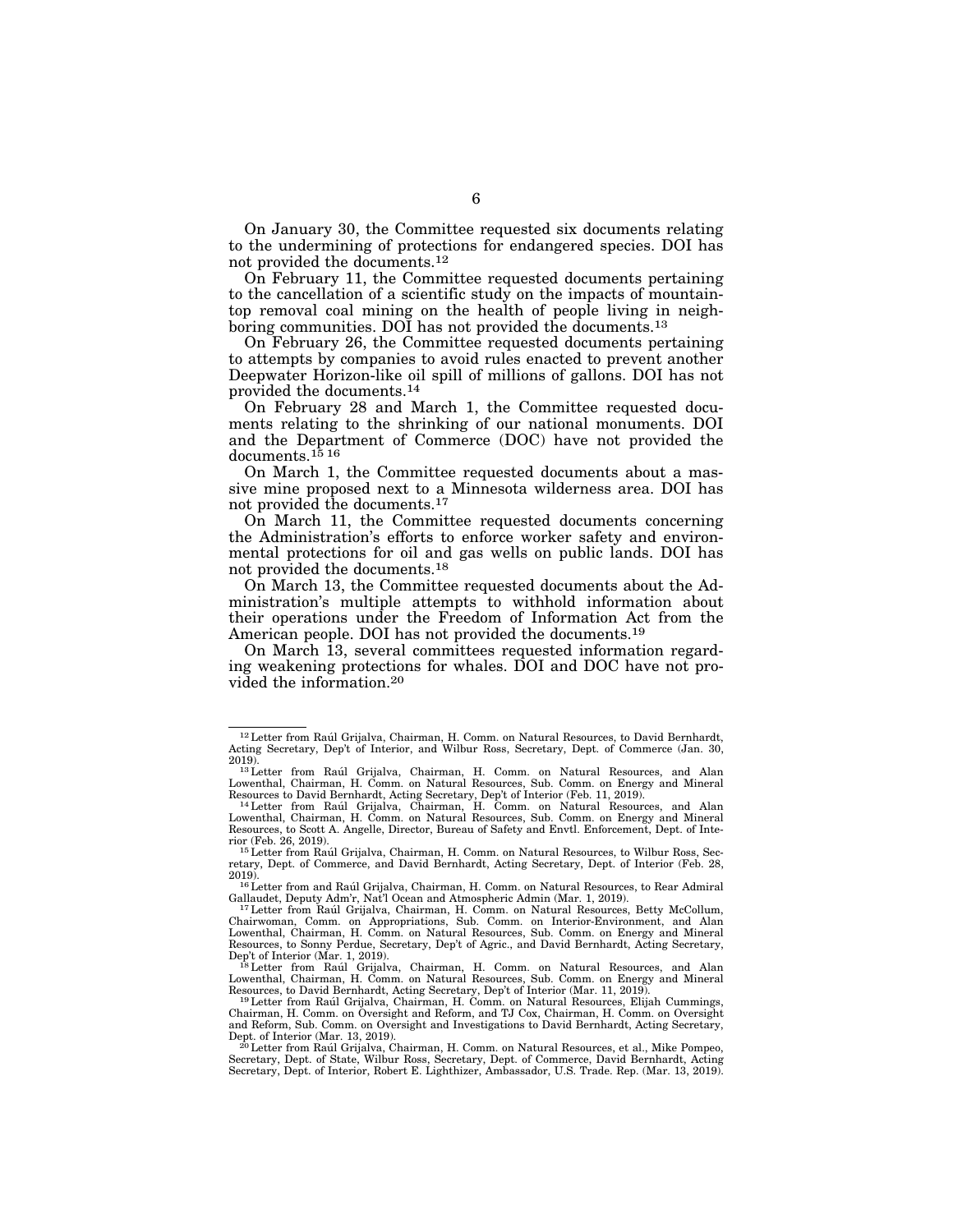On March 26, the Committee requested a single document detailing the risk posed by three pesticides to 1,400 threatened and endangered species. DOI has not provided the document.21

On April 10, the Committee requested a single document describing DOI's plan to reorganize. DOI has not provided the document.22

On May 10, the Committee requested documents concerning the US Department of Agriculture's failure to consult with indigenous peoples when developing protections for forested lands. DOI has not provided the documents.23

On May 13, the Committee requested information about the Administration's failure to protect endangered birds. DOI has not provided the documents.24

On December 7, 2018, Energy and Commerce Committee Democrats sent a letter to the Administration requesting information and health and safety studies of per and polyfluoroalkyl substances (PFAS) reviewed by EPA.25 After repeated follow up by staff, Environment and Climate Change Subcommittee Chairman Paul Tonko requested a response to the letter from EPA Administrator Wheeler during a subcommittee hearing on April 9, 2019. Administrator Wheeler refused to commit to replying, and that request is still outstanding.

On January 28, 2019, Energy and Commerce Committee Chairman Pallone and Subcommittee Chairpersons Tonko and DeGette requested information and documents related to EPA's actions to weaken human health protections against mercury, including information on industry compliance with EPA's standards.26 After his agency failed to respond, EPA Administrator Wheeler personally committed to Chair DeGette to provide this information in his testimony before the Committee on April 9, 2019. To date, despite repeated follow-up communications to the agency by Committee staff, EPA has still failed to provide the requested information.

On January 30, 2019, Energy and Commerce Committee Chairman Pallone and Subcommittee Chairman Tonko requested health and safety studies used in EPA's risk assessment of Pigment Violet 29.27 That request was renewed on March 21.28 Although the agen-

<sup>&</sup>lt;sup>21</sup> Letter from Raúl Grijalva, Chairman, H. Comm. on Natural Resources, Jared Huffman, Chairman, H. Comm. on Natural Resources, Sub. Comm. on Water, Oceans, and Wildlife, and

Rep. Nydia Velázquez to David Bernhardt, Acting Secretary, Dept. of Interior (Mar. 26, 2019).<br><sup>22</sup> Letter from Raúl Grijalva, Chairman, H. Comm. on Natural Resources, and TJ Cox, Chairman, H. Comm. on Oversight and Reform,

Bernhardt, Acting Secretary, Dept. of Interior (April 10, 2019).<br><sup>23</sup>Letter from Rau´l Grijalva, Chairman, H. Comm. on Natural Resources, et. al. to Sonny<br>Perdue, Secretary, Dept. of Agriculture (May 10, 2019).

<sup>&</sup>lt;sup>24</sup> Letter from Raul Grijalva, Chairman, H. Comm. on Natural Resources, to Ms. Everson, (May 13, 2019).<br><sup>25</sup>Letter from Paul D. Tonko, Chairman, H. Comm. on Energy and Commerce, Subcommittee<br>D. Res. Paul D. Res. Paul D. Res. Paul Line D. Physics D. Politics Res. Politics Res. Peter

on Environment and Climate Change, Rep. Ben Ray Lújan, Rep. Debbie Dingell, and Rep. Peter Welch, to Andrew R. Wheeler, Administrator, Environmental Protection Agency (Dec. 7, 2018).<br><sup>26</sup> Letter from Frank J. Pallone, Jr.,

DeGette, Chairwoman, H. Comm. on Energy and Commerce, Sub. Comm. on Oversight and In-<br>vestigations, and Paul D. Tonko, Chairman, H. Comm. on Energy and Commerce, Sub. Comm.<br>on Environment and Climate Change, to Andrew R. W Protection Agency (Jan. 28, 2019). 27 Letter from Frank J. Pallone, Jr., Chairman, H. Comm. on Energy and Commerce, Paul D.

Tonko, Chairman, H. Comm. on Energy and Commerce, Sub. Comm. on Environment and Climate Change, to Andrew R. Wheeler, Administrator, Environmental Protection Agency (Jan. 30,

<sup>&</sup>lt;sup>28</sup> Letter from Frank J. Pallone, Jr., Chairman, H. Comm. on Energy and Commerce, Paul D. Tonko, Chairman, H. Comm. on Energy and Commerce, Sub. Comm. on Environment and Cli-mate Change, to Andrew R. Wheeler, Administrator, Environmental Protection Agency (Mar. 21, 2019).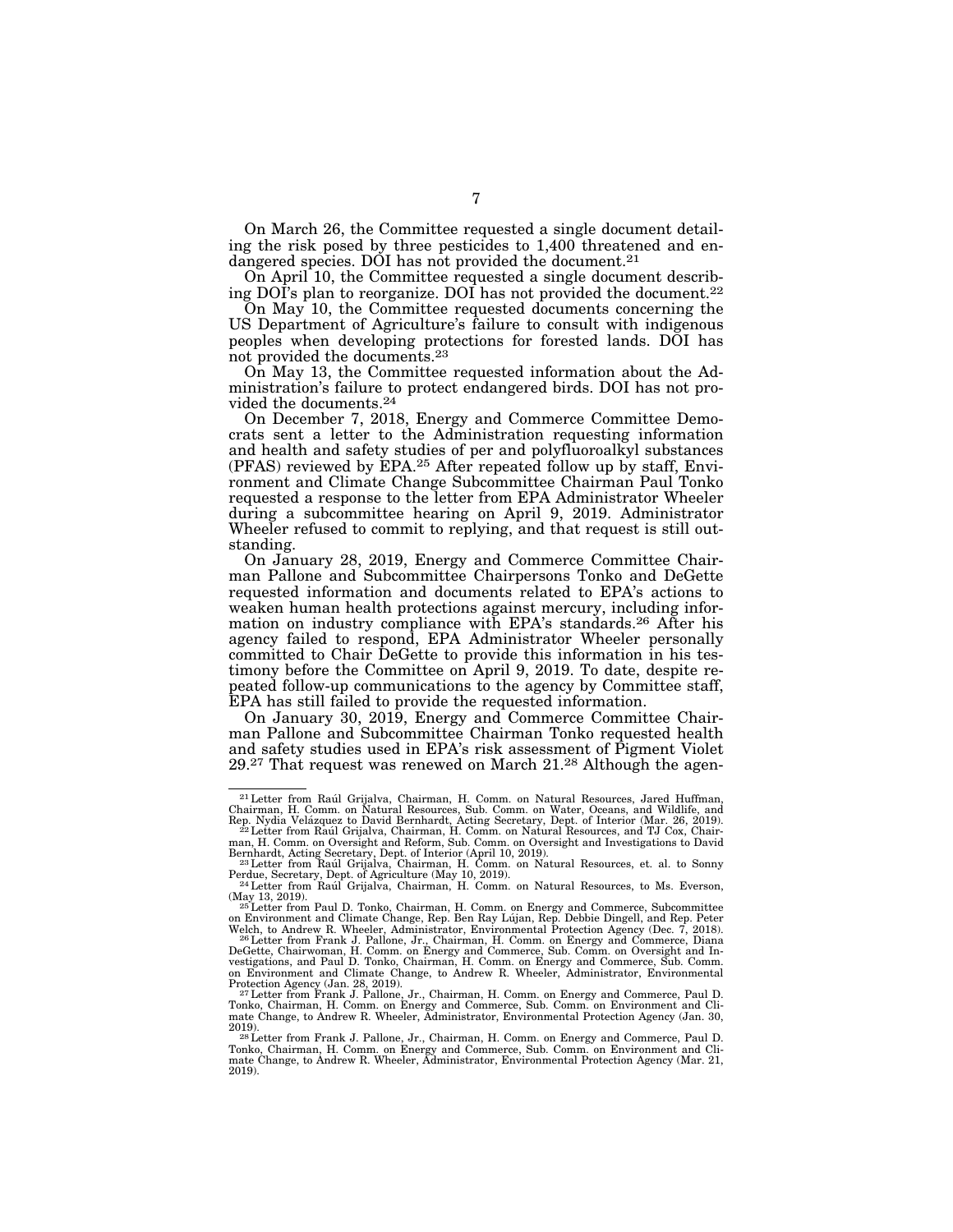cy provided the studies on March 22, significant portions of the studies were redacted. The agency has not provided the redacted portions of the studies and refused to discuss the basis for that refusal. Both the request for PFAS information and the request for PV29 studies were made pursuant to the *Toxic Substances Control Act,* which includes an explicit requirement to provide all information reported to or otherwise obtained by the Administrator under that law upon written request by any duly authorized committee of Congress.

## *c. Putting American Workers at Risk*

The Administration's obstruction is preventing the House from conducting oversight of protections for American workers. The Administration has rebuffed efforts to ensure that the Department of Labor is sufficiently staffed in order to perform its central mission of protecting workers. For example, on April 11, 2019, the Committee on Education and Labor sent a letter to Secretary Acosta requesting information concerning the Department of Labor's current vacancies (excluding Senate confirmed positions).29 On April 29, 2019, the Department provided a non-responsive answer that simply attached public budget numbers for staffing levels.

The Administration has stifled efforts to ensure that the Occupational Safety and Health Administration is not arbitrarily rolling back safety standards on carcinogens for certain workers. For example, on April 2, 2019, the Committee on Education and Labor sent a letter to Secretary Acosta requesting information concerning the Occupational Safety and Health Administration's June 27, 2017, *Notice of Proposed Rulemaking for Occupational Exposure to Beryllium and Beryllium Compounds in Construction and Shipyards Sector*.30 Specifically, the Committee requested information about their required scientific and/or legal determination that rolling back the beryllium exposure protections for those in the construction and shipyards industries was justified. On April 26, 2019, the Department sent a non-responsive answer, attaching public rulemaking documents that the Committee already had and not answering any of the Committee's requests.

The Administration has also blocked inquiries to ensure that its deregulatory efforts are proceeding lawfully. For example, on April 3, 2019, the Committee on Education and Labor sent a letter to Secretary Acosta requesting information concerning the Department of Labor's rulemaking steps taken in its 2017 *Notice of Proposed Rulemaking Regarding Tip Regulations Under the Fair Labor Standards Act,* 2018 *Notice of Proposed Rulemaking Expanding Employment, Training, and Apprenticeship Opportunities for 16- and 17-Year-Olds in Health Care Occupations Under the Fair Labor Standards Act,* and 2019 *Notice of Proposed Rulemaking Defining and Delimiting the Exemptions for Executive, Administrative, Professional, Outside Sales and Computer Employees*.31 On April 29, 2019, the Department sent a non-responsive answer to the Committee, attaching public rulemaking documents that the Com-

<sup>&</sup>lt;sup>29</sup>Letter from Bobby Scott, Chairman, H. Comm. on Education and Labor to Alexander Acosta, Secretary, Dept. of Labor (April 11, 2019).<br><sup>30</sup>Letter from Bobby Scott, Chairman, H. Comm. on Education and Labor to Alexander

Acosta, Secretary, Dept. of Labor (April 2, 2019).<br><sup>31</sup>Letter from Bobby Scott, Chairman, H. Comm. on Education and Labor to Alexander<br>Acosta, Secretary, Dept. of Labor (April 3, 2019).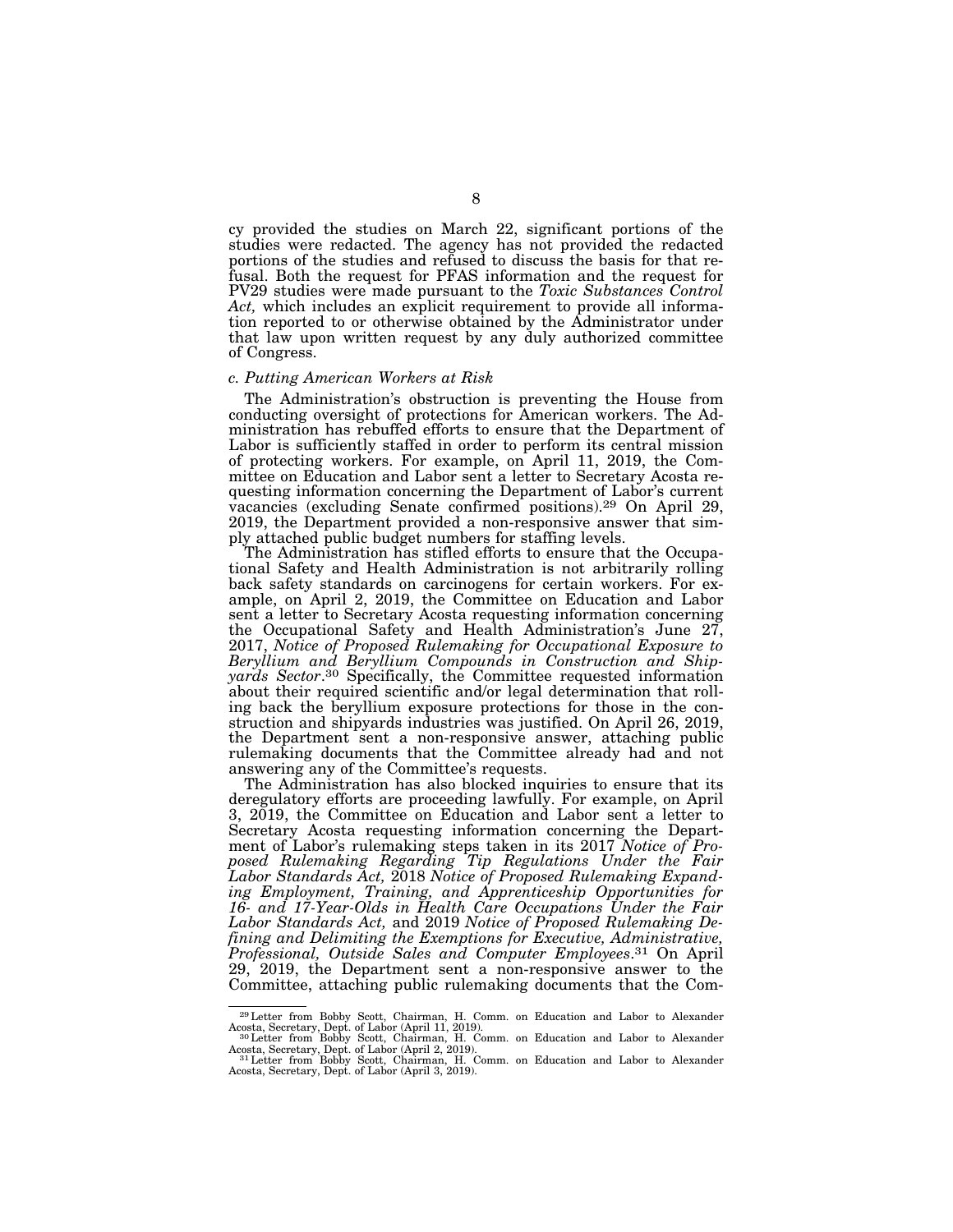mittee already had and not answering any of the Committee's requests.

## *d. Negatively Impacting the Education System and Student Loan Borrowers*

The Administration's unprecedented obstruction is harming oversight of our nation's education system. For example, the Administration has rejected efforts to obtain information about the U.S. Department of Education's decision to install Deputy General Counsel Phillip H. Rosenfelt as the Department's Acting Inspector General. The Committee on Education and Labor has sent two letters, dated February  $1^{32}$  and February 19, 2019,<sup>33</sup> requesting documentation of the surrounding circumstances leading to this decision. The Department has sent multiple non-responsive letters which have cited ''executive branch confidentiality interests'' and improperly invoked FOIA exemptions as rationales for refusing to provide requested correspondence. In another example, the Administration has rebuffed efforts to obtain information on the Department's implementation of the Borrower Defense to Repayment regulations. For example, the Committee on Education and Labor sent a letter on March 25, 2019,<sup>34</sup> detailing the Department's stonewalling of the Committee's staff-level requests for information which date back to November 2018. Additionally, despite repeated requests for an in person briefing on the substantive issues as well as a document production, the Department will not set a date or agree to hold a briefing.

## *e. Hindering Investigations into Alleged Misconduct in our Financial System*

The Administration has rebuffed efforts to investigate the flow of illicit funds through the U.S. financial system, businesses and real estate as well as efforts to ensure U.S. national security. On April 15, 2019, the Committee on Financial Services, together with the Permanent Select Committee on Intelligence, subpoenaed documents from Deutsche Bank. The subpoena sought information relating to the Committees' investigations into the integrity of the U.S. financial system and national security, including bank fraud, money laundering, foreign influence in the U.S. political process, and the counterintelligence risks posed by foreign powers' use of financial leverage. Also, on April 15, 2019, the Committee on Financial Services subpoenaed Capital One for similar information relating to its investigation into the efficacy of bank safety practices,

<sup>32</sup>Letter from Bobby Scott, Chairman, H. Comm. on Education and Labor, Rosa DeLauro, Chairwoman, H. Comm. on Appropriations, Sub. Comm. on Labor, Health and Human Services, Education, and Related Agencies, and Patty Murray, Ranking Member, S. Comm. on Health,<br>Education, Labor and Pensions, to Betsy DeVos, Secretary, Dept. of Education (Feb. 1, 2019)<br>available at at https://edlabor.house.gov/i 01%20Top%20Dems%20Demand%20Answers%20 From%20ED%20 Following%20Move%20to%20<br>Replace%201ndependent %20Watchdog%20With%20Top%20Department%20Official.pdf.<br>53 Letter from Bobby Scott, Chairman, H. Comm. on Education and Labor,

Chairwoman, H. Comm. on Appropriations, Sub. Comm. on Labor, Health and Human Services,<br>Education, and Related Agencies, Elijah E. Cummings, Chairman, H. Comm. on Oversight and<br>Reform, Patty Murray, Ranking Member, S. Comm and Gary Peters, Ranking Member, S. Comm. on Homeland Security and Governmental Affairs, to Betsy DeVos, Secretary, Dept. of Education (Feb. 19, 2019) *available at* https://

edlabor.house.gov/imo/media/doc/ED%20OIG%20 Follow%20up%20Letter%202-19.pdf.<br><sup>34</sup>Letter from Bobby Scott, Chairman, H. Comm. on Education and Labor, and Patty Murray,<br>Ranking Member, S. Comm. on Health, Education, Labor, a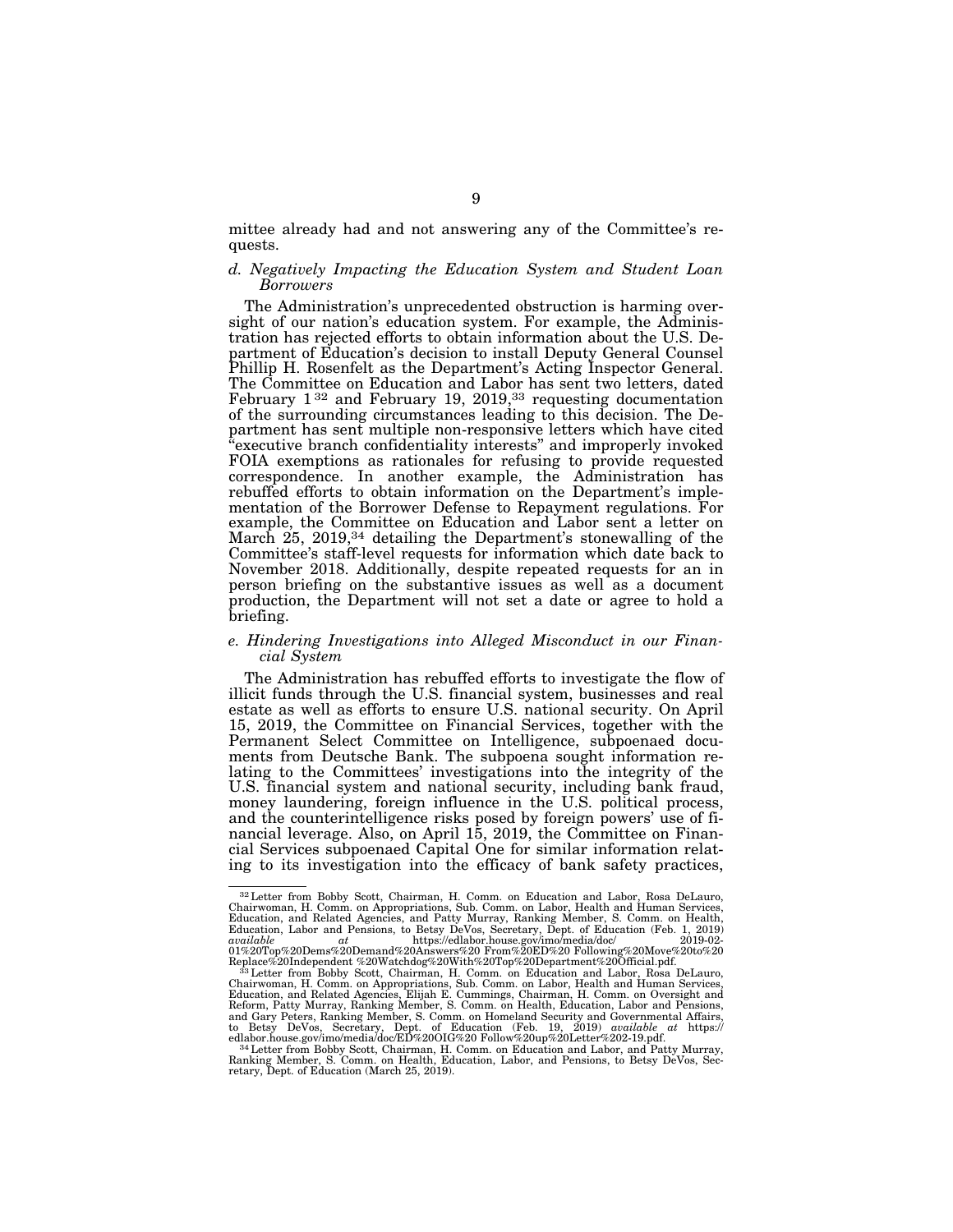banking regulations, loan practices and anti-money laundering policies and procedures, including as they are applied to and involve the accounts of President Trump and his family members. President Trump filed suit against Deutsche Bank and Capital One to prevent the banks from complying with the Committees' validlyissued subpoenas. In ruling to deny President Trump's motion for a preliminary injunction in that case, Judge Ramos stated, ''[H]ere, the committees have alleged a pressing need for the subpoenaed documents to further their investigation, and it is not the role of the Court or plaintiffs to second guess that need, especially in light of the Court's conclusions that the requested documents are pertinent to what is likely a lawful congressional investigation.'' 35

President Trump's obstruction of investigations into our financial system also extends to investigations of potential wrongdoing in connection with his finances. For example, the Oversight and Reform Committee issued a subpoena to the accounting firm Mazars USA LLP in its investigation into reports that President Trump may have inflated and deflated his financial assets to suit his own purposes. On March 20, 2019, the Committee sent a letter to Mazars requesting information on how these financial statements and other financial disclosures were prepared, including the financial statements themselves and communications relating to their preparation.36 On March 27, 2019, counsel to Mazars sent a letter explaining that, pursuant to the company's legal obligations, Mazars cannot voluntarily turn over the documents ''unless disclosure is made pursuant to, among other things, a Congressional subpoena."<sup>37</sup> On April 15, 2019, the Committee issued a subpoena to Mazars demanding the production of four categories of responsive documents by April 29, 2019. On April 22, 2019, President Trump and his companies sued Mazars and the Committee to enjoin compliance with and enforcement of the subpoena, arguing that the Committee's investigation lacked a valid legislative purpose. After briefing and a hearing, on May 20, 2019, the trial court issued a final order in favor of the Committee, finding that the Committee's investigation had a valid legislative purpose.

## *f. Jeopardizing Care for America's Veterans*

The Trump Administration's obstruction is hurting the Congress' ability to oversee the Department of Veterans Affairs, and in turn hurting our nation's heroes. For example, Administration officials have refused to appear before the Veterans' Affairs Committee to testify on modernizing the severely outdated systems used for VA benefits, on budget requests related to veterans' readjustment benefits, and on recommendations to improve the Department of Veterans Affairs' effectiveness.

In a more stunning example, all VA hospitals were instructed by VA's Office of Congressional and Legislative Affairs to obstruct the Committee's oversight visits to observe the first day of the \$47 bil-

<sup>35</sup>Transcript at 85, Donald J. Trump, et al. v. Deutsche Bank AG, et al., 19 Civ. 3826 (ER)

<sup>(</sup>S.D.N.Y. May 22, 2019).<br>
<sup>36</sup>Letter from Ellijah E. Cummings, Chairman, H. Comm. on Oversight and Reform, to Victor<br>
<sup>36</sup>Letter from Ellijah E. Cummings, Chairman, H. Comm. on Oversight and Reform, to Victor<br>
Wahba, Chai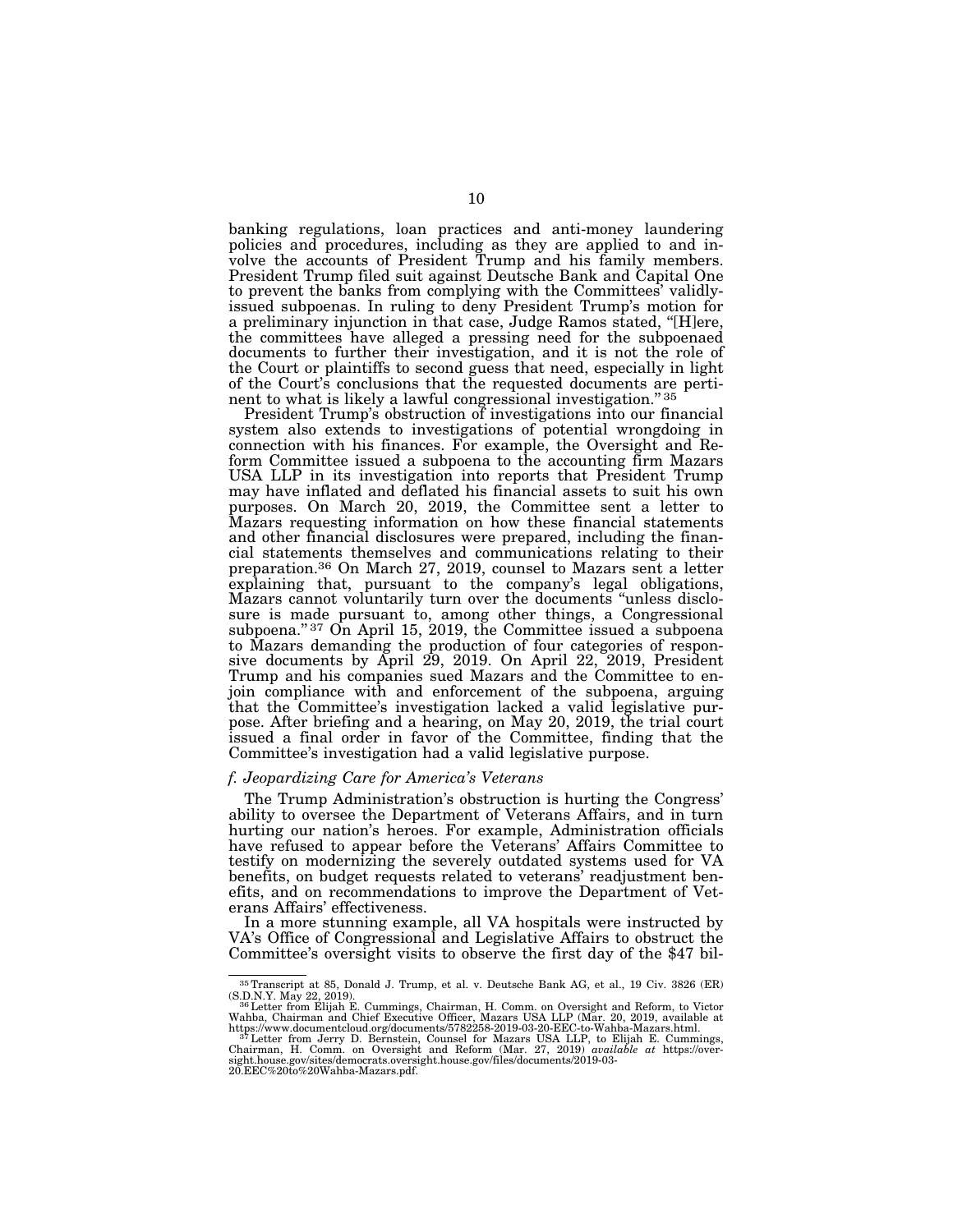lion MISSION Act rollout—which changes the way in which VA manages its network of private doctors and health care providers and makes veterans eligible to receive treatment from private doctors.

Veterans' Affairs Committee professional staff members who visited the Medical Center in San Juan, Puerto Rico on June 6, 2019, were not permitted to meet with the facility or regional emergency management directors to discuss emergency response management and disaster preparedness for hurricane season. The facility spokesperson informed Committee staff that no one is more prepared for a natural disaster than the Medical Center in San Juan, but refused to answer questions or elaborate on any measures or steps the facility has taken to prepare, or any measures taken since Hurricane Maria.

At four of the five VA hospitals visited by committee personnel on June 6, staff were prevented from speaking with key employees who would be able to answer questions about VA-wide problems with the IT system hospital staff must use to determine if a veteran is eligible to see a private doctor or calculate the time it would take for a patient to drive to a facility. System-wide glitches were reported throughout the day. Committee staff were prevented from speaking to employees about the training and materials they received to make rollout of the program a success and were not permitted to tour past the hospital lobby and waiting area.<sup>38</sup>

## *g. Slowing the Response to Natural Disasters*

The Administration's continued stonewalling is preventing investigations into our nation's response to natural disasters that have impacted millions of Americans. For example, the Committee on Oversight and Reform is investigating the Administration's response to Hurricanes Maria and Irma in Puerto Rico and the Virgin Islands. The Committee started this investigation last Congress, on October 11, 2017, with bipartisan requests for information. Notwithstanding the bipartisan nature of the requests, the White House has failed to turn over a single piece of paper to the Committee, including information responsive to its most recent request dated May 6, 2019.39

## *h. Cruel Immigration, Family Separation, and Border Wall Policies*

Rather than work with Congress to find long term solutions to the problems at our southern border and other challenges currently facing our immigration system, the Trump Administration has instituted a series of troubling policies, such as separating minor children from their families to deter asylum seekers from seeking refuge in the United States. On January  $11,40$  and May 29, 2019, $41$ 

 $^{38}V.A.$  Prepares for Major Shift in Veterans' Health Care (June 5, 2019) (online at https://www.nytimes.com/2019/06/05/us/politics/va-health-care-veterans.html).<br>
www.nytimes.com/2019/06/05/us/politics/va-health-care-ve

ing Attorney General, Dept. of Justice (Jan. 11, 2019) *available at* https://judiciary.house.gov/ sites/democrats.judiciary.house.gov/files/documents/

Chairman%20Nadler%201.11%20Letter%20to%20Acting%20AG%20Whitaker.pdf.<br>41Letter from Jerrold Nadler, Chairman, H. Comm. on Judiciary, to William Barr, Attorney<br>General, Dept. of Justice (May 29, 2019).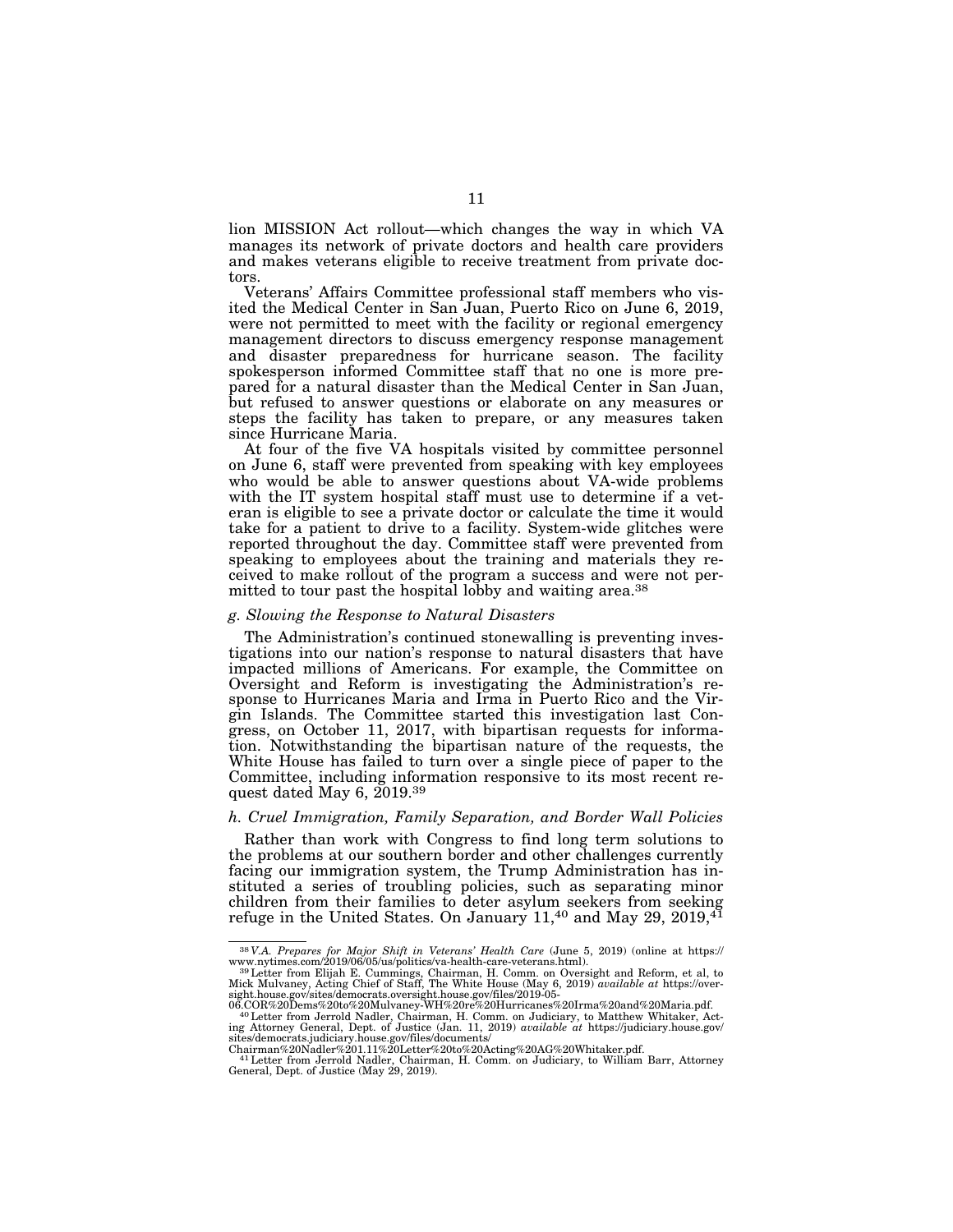the Committee on the Judiciary requested documents from the Department of Justice relating to the Administration's cruel family separation (or "zero tolerance") policy, including information on the Department's involvement in the initial pilot program, reunification strategies, migrant detention, and other border-related policies. Despite the Department identifying over two dozen custodians for production, it has provided less than 750 pages of heavily redacted emails and publicly available court filings. On April 16<sup>42</sup> and May 29, 2019,<sup>43</sup> the Committee on the Judiciary requested information from the Department of Homeland Security (DHS) regarding President Donald Trump's alleged offers of presidential pardons to Acting DHS Secretary Kevin McAleenan and other DHS personnel in response to potential legal liability related to closing the southern border and summarily denying asylum seekers entry into the United States. The Judiciary Committee has not received a response to this request.

The Committees on Oversight and Reform, Judiciary, and Homeland Security are investigating the Trump Administration's unlawful plan to release detained immigrants into sanctuary cities as a form of retribution against the President's political adversaries. In connection with this and related investigations, the Committees requested documents on April 15, 2019.<sup>44</sup> The White House has not responded. On April 17, 2019, the Committee on Oversight and Reform invited Stephen Miller, the White House Senior Policy Advisor charged with handling all immigration and border affairs, to testify at a public hearing.<sup>45</sup> The White House refuses to make  $Mr.$ Miller available to testify.

Over the last several months, the Committee on Appropriations has repeatedly requested information from DHS on its policies and processes for determining when U.S. Customs and Border Protection personnel will separate individuals who present as family units, including requests made by members during the FY 2020 Budget Hearing on the Department of Homeland Security on April 30, 2019. To date, DHS has failed to provide the requested information on the criteria used for such separations and the related guidance issued to field personnel. Additionally, DHS has failed to provide information on how it defines a family for purposes of separation decisions; the level of criminality that may serve as the basis for separating a child from an adult; and whether its definition of a ''fraudulent family'' includes individuals who are genetically or legally related but are not considered a family under U.S. law. DHS

<sup>&</sup>lt;sup>42</sup> Letter from Jerrod Nadler, Chairman, H. Comm. on Judiciary, Zoe Lofgren, Chairwoman, H. Comm. on Judiciary, Sub. Comm. on Immigration and Citizenship, and Steve Cohen, Chairman, H. Comm. on Judiciary, Sub. Comm. on Co Kevin McAleenan, Acting Secretary, Dept. of Homeland Security (April 16, 2019) *available at*  https://judiciary.house.gov/news/press-releases/nadler-lofgren-and-cohen-seek-documents-and-tes-

timony-president-trump-s-reported. 43Letter from Jerrold Nadler, Chairman, H. Comm. on Judiciary, to Kevin McAleenan, Acting

Secretary, Dept. of Homeland Security (May 29, 2019). 44Letter from Elijah E. Cummings, Chairman, H. Comm. on Oversight and Reform, Jerrold Nadler, H. Comm. on Judiciary, Chairman, and Bennie G. Thompson, Chairman, H. Comm. on<br>Homeland Security, to Mick Mulvaney, Acting Chief of Staff, The White House, and Kevin<br>McAleenan, Acting Secretary, Dept. of Homeland S

judiciary.house.gov/sites/democrats.judiciary.house.gov/files/documents/<br>Nadler%2C%20Cummings%20and%20Thompson%20letter%20to%20DHS%20%26%20WH.pdf.<br>145 Letter from Elijah E. Cummings, Chairman, H. Comm. on Oversight and Ref phen Miller, Senior Policy Advisor, The White House (April 17, 2019) *available at* https://over-<br>sight.house.gov/sites/democrats.oversight.house.gov/files/2019-04-<br>17.EEC%20to%20Stephen%20Miller%20re%20Witness%20Invite.pd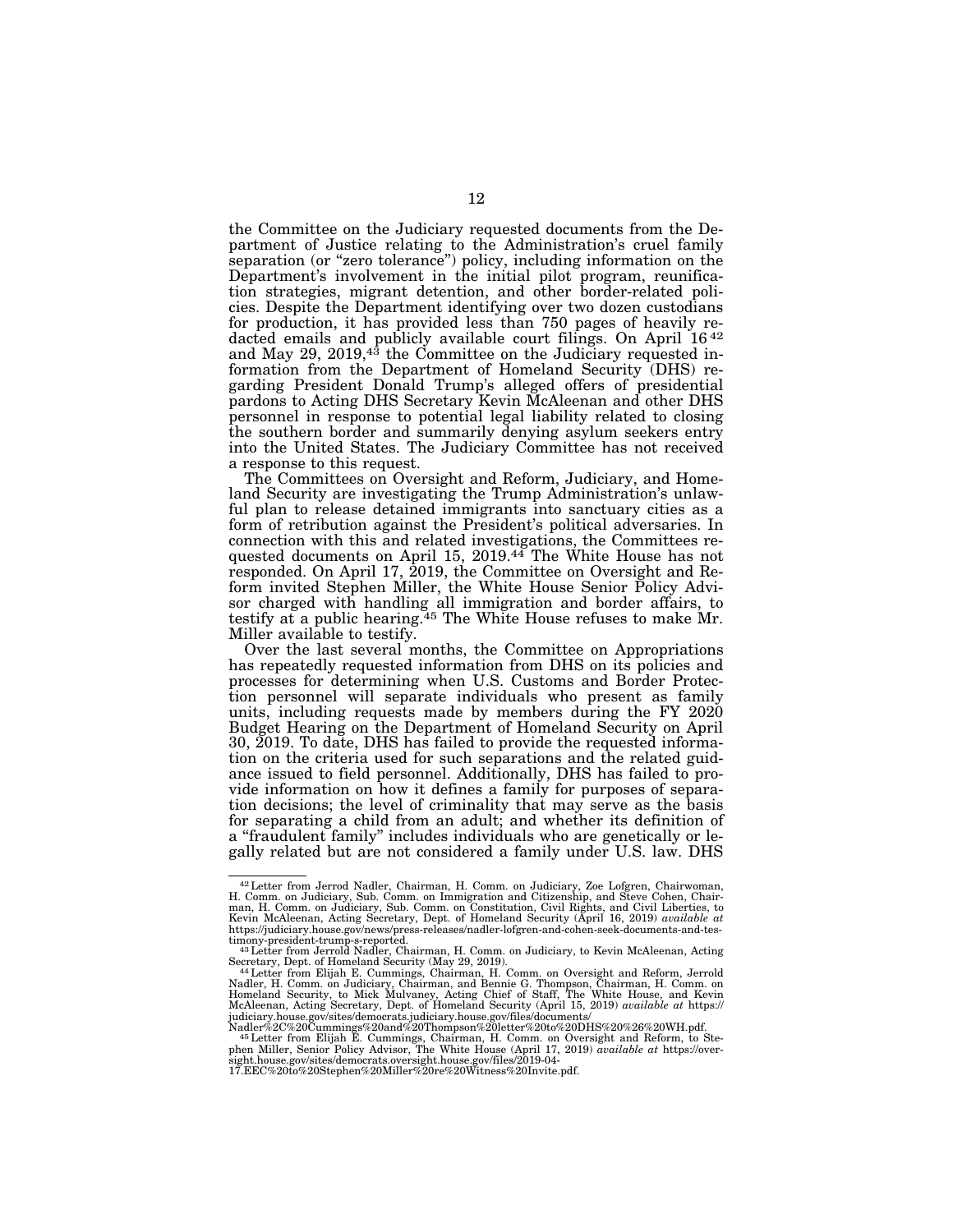has also stated that smugglers are pairing some children with unrelated adults multiple times, but has provided no documentation of this practice.

The Administration has also ignored Congressional inquiries for information related to section 2808 emergency construction authority. For example, at the February 27, 2019 hearing on the President's 2019 National Emergency Declaration Circumventing Congress to Build a Border Wall & its Effect on Military Construction and Readiness, the Committee on Appropriations requested relevant information from the Department of Defense on the selection process for projects that will be used as a source for the border wall. The Department has not provided any information in response to the Committee's request. In addition to the hearing, the Committee on Appropriations, along with the House Armed Services Committee, sent a letter on March 7, 2019, to the Acting Secretary of Defense, requesting information related to the planning and use of section 2808 emergency construction authority.46 However, the Department has yet to provide all the information requested in this letter and has not explained why the Department has failed to respond to all elements included in the letter.

## *i. Obstructing Oversight of Foreign Policy*

The Trump Administration's obstruction goes beyond the domestic issues in our country and extends into foreign policy. For example, the White House and State Department have failed to produce a single document, make any witnesses available, or answer written questions in response to request letters sent on February 21 47 and March 4,48 from the Chairs of the Foreign Affairs, Oversight and Reform, and Intelligence Committees for information related to President Trump's communications with Russian Federation President Vladimir Putin. As part of this effort, the Committees are investigating press reports that President Trump may have violated the Presidential Records Act (PRA) by destroying documents to keep the details of his meetings with Putin secret. The White House Counsel issued a response on March 21, criticizing the Chairmen's inquiry and refusing to cooperate. This is despite the fact that several requests in the March 4 letter are for materials in the control of the White House and State Department and that they would be required to keep under the Federal Records Act. Multiple requests to the Department for an update on this request

<sup>&</sup>lt;sup>46</sup> Letter from Adam Smith, Chairman, H. Comm. on Armed Services, Nita Lowey, Chairwoman, H. Comm. on Appropriations, John Garamendi, Chairman, H Comm. on Armed Services, Sub. Comm. on Readiness, Peter Visclosky, Chairman Comm. on Defense, Debbie Wasserman Schultz, Chairwoman, H. Comm. on Appropriations,<br>Sub. Comm. on Military Construction, Veterans Affairs, and Related Agencies, to Patrick<br>Shanahan, Acting Secretary, Dept. of Defense (Mar. tions.house.gov/news/press-releases/house-democrats-demand-information-on-use-of-pentagon-

funds-for-trump-s-border. 47Letter from Elijah E. Cummings, Chairman, H. Comm. on Oversight and Reform, Eliot Engel, Chairman, H. Comm. on Foreign Affairs, Adam B. Schiff, Chairman, Perm. Select Comm.<br>on Intelligence, to Mick Mulvaney, Acting Chief of Staff, The White House (Feb. 21, 2019) avail-<br>able at thtps://intelligence.house

hpsci letter to\_white\_house\_re\_pra.pdf.<br><sup>48</sup>Letter from Elijāh E. Cummings, Chairman, H. Comm. on Oversight and Reform, Eliot<br>Engel, Chairman, H. Comm. on Foreign Affairs, Adam B. Schiff, Perm. Select Comm. on Intel-<br>Engen mick-mulvaney-requesting-white-house-putin-interview-documents.pdf.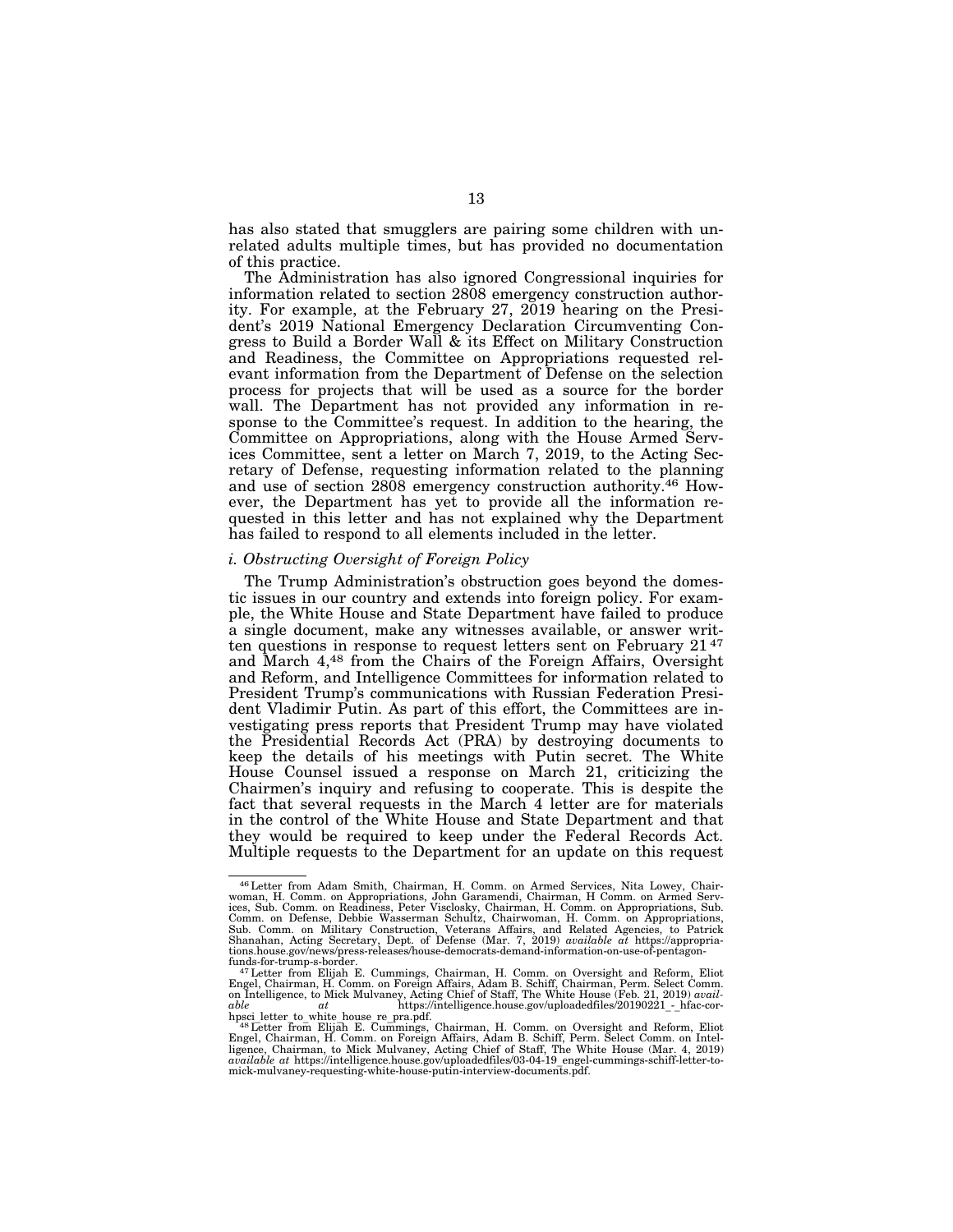have simply gone unanswered, and the Department has made no efforts to engage in the accommodations process.

In another example, the Chairs of the Foreign Affairs, Intelligence, and Armed Services Committees expressed concern in a May 16 letter about abuse of classification and politicization of intelligence regarding Iran and other countries in the State Department's annual arms control report released in April of this year.49 While the Administration has agreed to provide an interagency staff-level briefing, it has failed to produce any documents about the drafting process or the underlying factual information and analysis that informed the report's conclusions—conclusions which many observers interpreted as laying the groundwork for justifying military action against countries covered in the report.

The Committee on Oversight and Reform is investigating allegations made by multiple whistleblowers about efforts inside the White House to rush the transfer of highly sensitive U.S. nuclear technology to Saudi Arabia. The White House has not produced a single document despite the Committee's request on February 19, 2019.50

## *j. Preventing White House Oversight*

Across the board, in every investigation, regardless of topic, the White House itself has to date refused to produce a single document to the Oversight and Reform Committee. During this unprecedented obstruction, the White House has challenged Congress' core authority to conduct oversight under the Constitution, questioned the legislative bases for congressional inquiries, objected to committee rules and precedents that have been in place for decades under both Republican and Democratic leadership, and made baseless legal arguments to avoid producing documents and testimony.

The Committee on Oversight and Reform is investigating the White House and Transition Team security clearance process. While the White House has allowed the Committee to review *in camera* a limited number of policy-related documents, it has failed to turn over a single page of paper responsive to the Committee's requests dated December 19, 2018, January 23, 2019, February 11, 2019, March 1, 2019.51

The Committee is investigating the use of personal email and messaging accounts by non-career officials at the White House in

 $^{49}$  Letter from Eliot L. Engel, Chairman, H. Comm. on Foreign Affiars; Adam Smith, Chairman, H. Comm. on Armed Services; and Adam Schiff, Chairman, H. Perm. Select Comm. on Intelligence, to Mike Pomeop, Secretary, Depa

https://intelligence.house.gov/uploadedfiles/hfac-hasc-hpsci-pompeo-letter.pdf.<br><sup>50</sup> Letter from Elijah E. Cummings, Chairman, H. Comm. on Oversight and Reform, to Mick<br><sup>Mulvaney, Acting Chief of Staff, The White House (Fe</sup> sight.house.gov/sites/democrats.oversight.house.gov/files/2019-02-19.EEC%20to%20Mulvaney-<br>WH%20re%20IP3.pdf.

WH%20re%20IP3.pdf.<br>
<sup>51</sup>Letter from Elijah E. Cummings, Ranking Member, H. Comm. on Oversight and Gov't. Re<sup>51</sup>Letter from Elijah E. Cummings, Ranking Member, H. Comm. on Oversight house.<br>
form, to John Kelly, Chief of St

<sup>11.</sup>EEC%20to%20Kline%20re%20Transcribed%20Interview\_1.pdf; Letter from Elijah E. Cum-<br>mings, Chairman, H. Comm. on Oversight and Reform, to Pat Cipollone, Counsel to the Presi-<br>dent (Mar. 1, 2019) https://oversight.house.go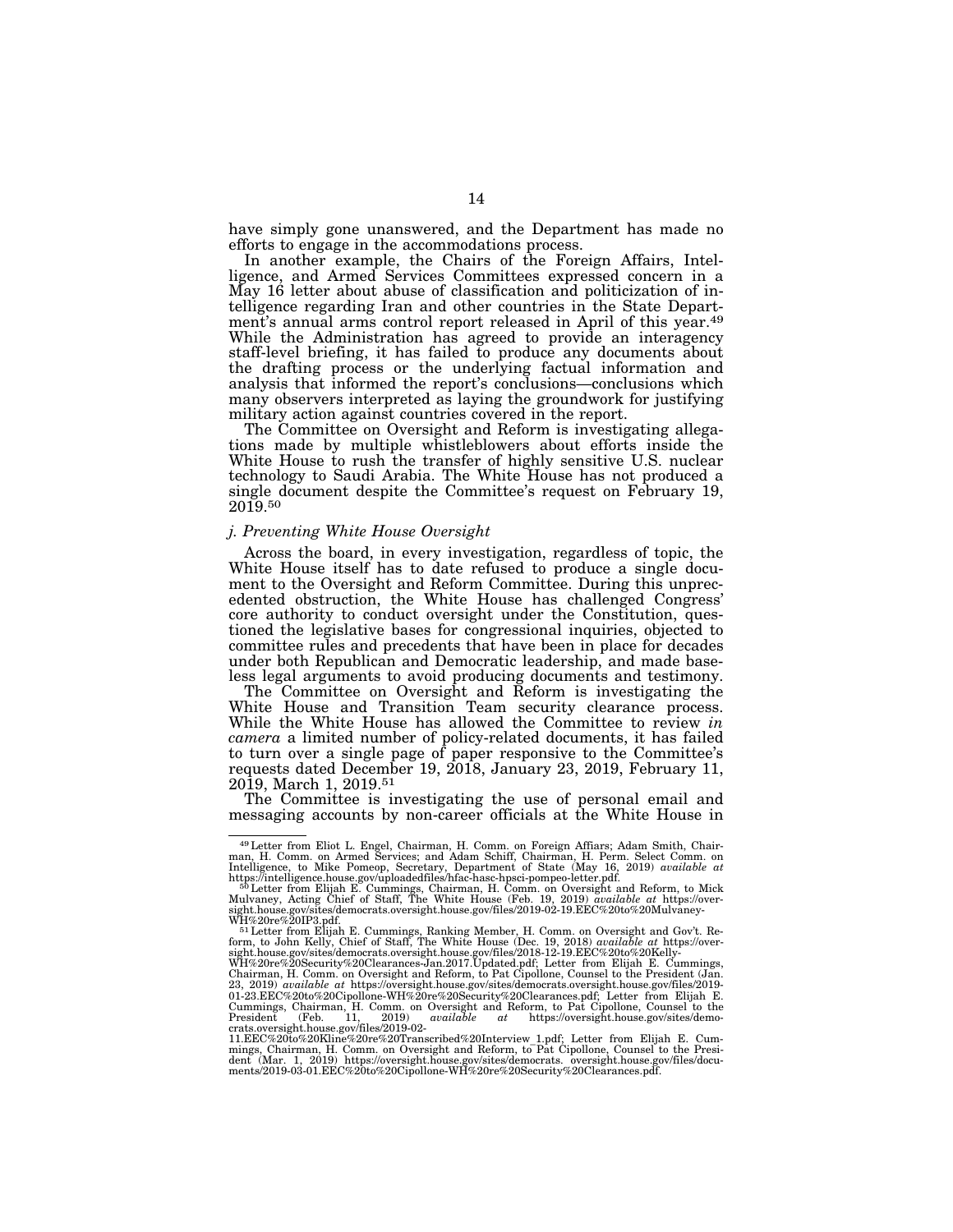violation of White House policy and the Presidential Records Act. The Committee made bipartisan requests for information and documents dating back to March 8, 2017.<sup>52</sup> The Committee renewed requests on December 19, 2018 and March 21, 2019, but the White House has failed to produce a single document in response.53

The Committee is investigating the Trump Administration's use of and failure to disclose ethics waivers and authorizations. The Committee requested documents and information on May 16, 2019.54 The White House has not responded to the Committee's request.

The Committee is investigating White House officials' use of government-owned aircraft for personal travel and private non-commercial aircraft for official travel. Launched as a bipartisan investigation under then-Chairman Gowdy, the Committee renewed its requests for documents and information on December 19, 2018.55 The White House has not provided any documents in response to this request and has instead directed the Committee to secure the documents and information from executive branch federal agencies.

The Committee is investigating the use of nondisclosure agreements imposed on White House staff and whether these gag orders include mandatory language safeguarding the rights of federallyprotected whistleblowers to report waste, fraud, and abuse to Congress. The White House has failed to respond to the Committee's March 20, 2018 and May 14, 2019, requests for documents.<sup>56</sup>

## *k. Persistent Oversight Obstruction by the Trump Administration*

These examples, while numerous, do not begin to encompass every way in which the Trump Administration is obstructing constitutional oversight activities by the House. These examples paint a stark picture of the depths to which the Trump Administration has gone, and continues to go, in refusing to respect the system of checks and balances established in our Constitution. The obstruction touches every corner of this Administration and, in the process, the American people are not able to get the answers they need on important issues. Of specific note and importance, discussed in

 $52$  Letter from Elijah E. Cummings, Ranking Member, H. Comm. on Oversight and Gov't. Reform, Senator Elizabeth Warren, and Senator Tom Carper, to Stefan Passantino, Deputy Counsel to the President (Mar. 8, 2017) *availab* 

<sup>2017 03 08</sup> Letter on Kushner Recusals.pdf.<br><sup>531</sup>Letter from Elijah E. Cummings, Ranking Member, H. Comm. on Oversight and Gov't. Re-<br><sup>form,</sup> to Pat Cipollone, Counsel to the President (Dec. 19, 2018) *available at* https:/

sight.house.gov/sites/democrats.oversight.house.gov/files/2018-12-19.EEC%20to%20Cipollone-<br>WH%20re%20Private%20Emails.pdf; Letter from Elijah E. Cummings, Chairman, H. Comm.<br>Oversight and Reform, to Pat Cipollone, Counsel https://oversight.house.gov/sites/democrats.oversight.house.gov/files/2019-03-<br>21.EEC%20to%20Cipollone-WH.pdf.<br><sup>54</sup>Letter from Elijah E. Cummings, Chairman, H. Comm. on Oversight and Reform, to Pat

Cipollone, Counsel to the President (May 16, 2019) *available at* https://oversight.house.gov/sites/ democrats.oversight.house.gov/files/2019-05-16.EEC%20to%20Cipollone-

WH%20re%20Ethics%20Waivers.pdf.<br><sup>55</sup>Letter from Elijah E. Cummings, Ranking Member, H. Comm. on Oversight and Gov't. Re-<br>form, to John Kelly, Chief of Staff, The White House (Dec. 19, 2018) *available at* https://over-<br>sig

UPDATED%20White%20House%20and%20Cabinet%20Member%20Travel.pdf.<br>
<sup>56</sup>Letter from Elijah E. Cummings, Ranking Member, H. Comm. on Oversight and Gov't. Refecter from and Jervicli Nadler, Ranking Member, H. Comm. on Judiciary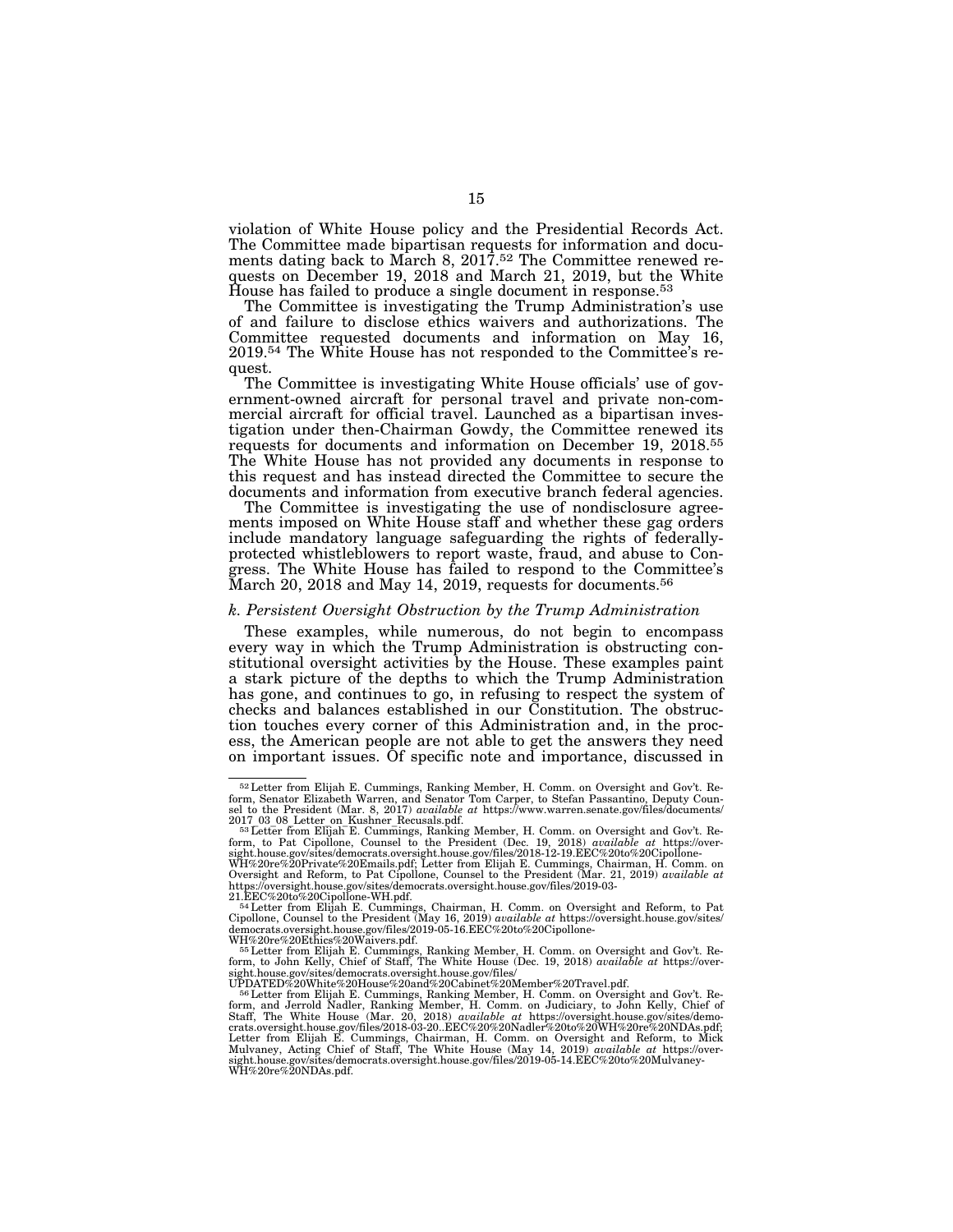the next section, is the Trump Administration's refusal to provide all of the documents surrounding the investigation into Russian interference in the 2016 U.S. Presidential election and the obstruction of justice that occurred in the wake of that interference.

#### The Mueller Report and Obstruction of Justice

The first resolved clause of H. Res. 430 authorizes the Committee on the Judiciary to undertake several legal actions. These actions, commonly referred to as "civil contempt,"<sup>57</sup> include the power to initiate or intervene in federal judicial proceedings (1) to enforce the Committee's subpoena issued to Attorney General William P. Barr for the Mueller Report as well as key underlying evidence; (2) to enforce its subpoena issued to former White House Counsel Donald F. McGahn for both documents and testimony; and (3) to petition for disclosure of information relating to the Mueller Report otherwise protected by the grand jury secrecy rules, including where that information is sought "preliminary to . . . a judicial proceeding.''

The Judiciary Committee is seeking these materials in the wake of Special Counsel Mueller's findings that, not only did Russia interfere in our elections, but that the President engaged in multiple acts to exert undue influence over law enforcement investigations. More than 1000 former federal prosecutors from across the political spectrum have written that such conduct, but for the Office of Legal Counsel policy against charging sitting presidents, would have resulted in the indictment of Donald Trump for serious crimes.58 The Judiciary Committee's effort to obtain these materials is consistent with the views expressed by the House in H. Con. Res. 24, which passed unanimously and called for ''the full release to Congress of any report, including findings, Special Counsel Mueller provides to the Attorney General."<sup>59</sup>

The specific details surrounding the Barr subpoena are detailed in House Report 116–105 (''contempt report''), which was approved by the Judiciary Committee by a vote of 24–16 on May 8, 2019. The contempt report details the Judiciary Committee's attempts to engage the Justice Department (DOJ) to reach a mutually acceptable accommodation regarding access to the Mueller Report. Since that time, the Judiciary Committee has repeatedly made good faith efforts to accommodate.60

Both during and after its markup, the Judiciary Committee has also made clear that it could not accept President Trump's assertion of ''executive privilege over the entirety of the subpoenaed ma-

<sup>57</sup>*See supra* note 1. 58*Statement by Former Federal Prosecutors* (May 6, 2019) (online at https://medium.com/ @dojalumni/statement-by-former-federal-prosecutors-8ab7691c2aa1).<br><sup>59</sup> Roll Call Number 125, 116th Cong. (Mar. 14, 2019) 420–0, 4 present.<br><sup>60</sup> Beginning with a May 10 letter to Attorney General Barr, the Judiciary Committ

tinued to seek an accommodation with the Department. On May 16, 2019, in a letter to White House Counsel Pat Cipollone, the Judiciary Committee further affirmed that the Committee's staff is "prepared at any time to resume discussions regarding the open issues related to the<br>[Barr Subpoena], as well as the many other outstanding requests." On May 24, 2019 the Judici-<br>ary Committee wrote to both Attorn to make yet another effort at accommodation over the subpoena for the Mueller Report. In that letter, the Committee unilaterally offered to reduce its request to a discrete list of fewer than 100 documents specifically cited in Volume II of the Mueller Report. On June 4, 2019, the Department responded that it would resume negotiations only if the Committee agreed to ''moot[]'' its May 8 contempt vote and ''remov[e] any imminent threat'' to hold the Attorney General in contempt.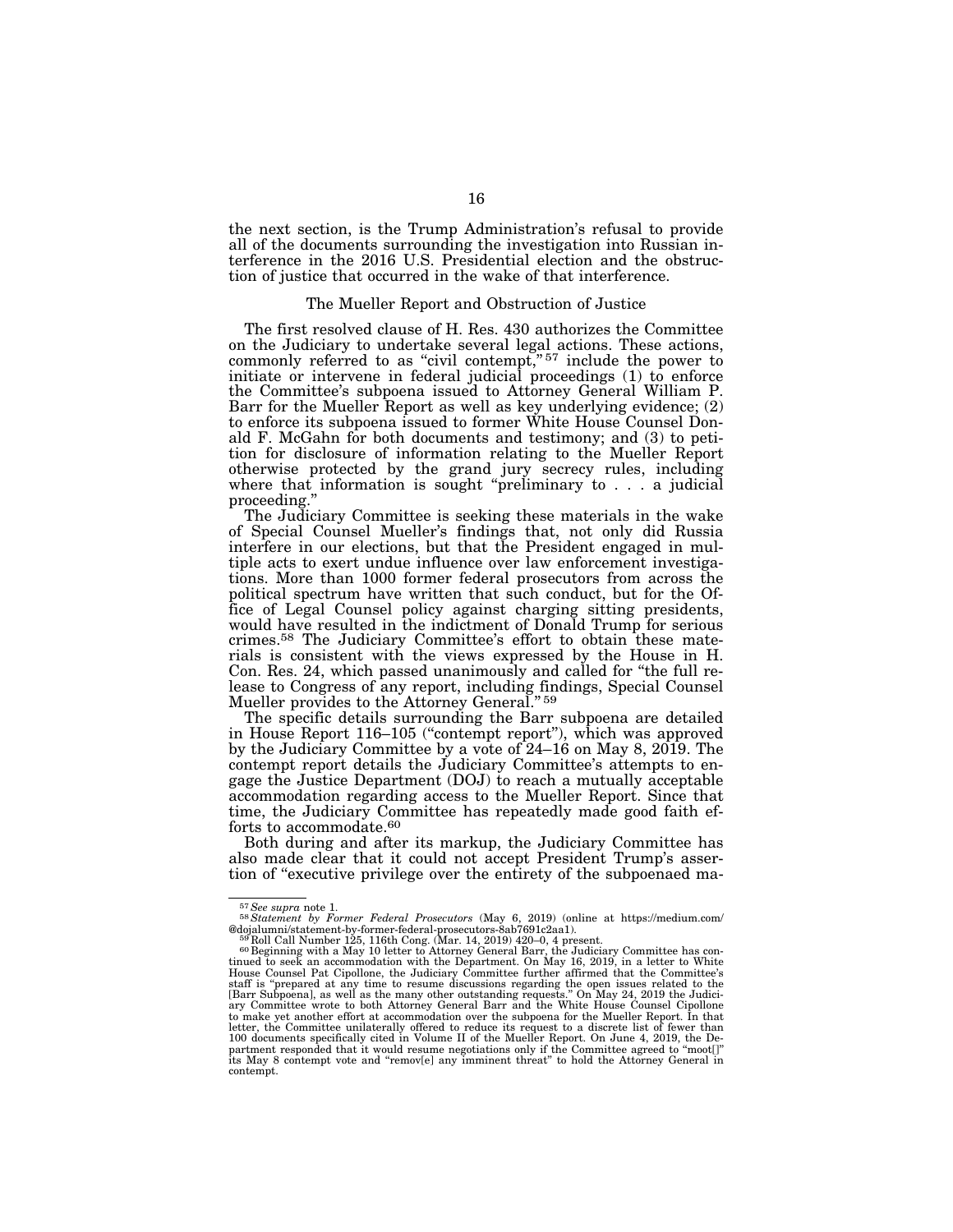terials,'' and that this was a ''protective assertion'' of the privilege.<sup>61</sup> On May 10, 2019 the Judiciary Committee further explained that DOJ's reliance on the actions of President Clinton in 1996 were misplaced and inappropriate.<sup>62</sup> On May 15, the Judiciary Committee held a hearing on the issue of executive privilege and several of the witnesses—the majority of whom were not only legal scholars but had previously served as Executive Branch lawyers questioned the appropriateness of the President's assertion of executive privilege.63

It is also important to note that the Judiciary Committee has never suggested it was holding Attorney General Barr in contempt for failing to unilaterally release grand jury material. As explained in the Judiciary Committee's May 16 letter to Mr. Cipollone: the subpoena recognizes in the instructions that DOJ may withhold any document which it believes there is a valid reason not to produce. The Committee was requesting only that DOJ join in an application to the Court for authorization to release documents withheld pursuant to Rule 6(e). The Committee did not pursue contempt based on the DOJ's refusal to join in that application, which was made clear in the bipartisan support for an amendment reinforcing that the contempt was not based on Rule 6(e).64 In this regard, it is our expectation that, if so requested, a court would hold that the Judiciary Committee is entitled as a matter of law to have access to grand jury materials currently being withheld by the Justice Department.

With respect to Mr. McGahn, on April 22, 2019, Chairman Nadler issued a subpoena for testimony and documents related to the Committee's investigation following the public release of the redacted Mueller Report, which revealed that Mr. McGahn was a witness to multiple instances of potential obstruction of justice.65 The subpoena requested that Mr. McGahn produce documents shared with him or his counsel by the White House during the Special

<sup>61</sup>The Judiciary Committee ultimately rejected the President's assertion of privilege as insufficient grounds for noncompliance with the Committee's subpoena. The Committee voted 20–12 to adopt an amendment to the contempt report offered by Chairman Nadler stating, among sev-eral concerns, that ''the purported protective assertion is not a valid claim of privilege, including because executive privilege has been broadly waived in this case as a matter of law and fact"<br>and concluding "the last-minute claims of the 'protective' blanket assertion of executive privilege<br>over the entirety of the sub William P. Barr is in contempt of Congress today for failing to turn over lawfully subpoenaed

 $\frac{1}{2}$  documents."<br>  $\frac{62 \text{ In that case, the White House had been producing relevant documents to Congress on a  
\n
$$
\frac{1}{2} = \frac{1}{2} \cdot \frac{1}{2} \cdot \frac{1}{2} \cdot \frac{1}{2} \cdot \frac{1}{2} \cdot \frac{1}{2} \cdot \frac{1}{2} \cdot \frac{1}{2} \cdot \frac{1}{2} \cdot \frac{1}{2} \cdot \frac{1}{2} \cdot \frac{1}{2} \cdot \frac{1}{2} \cdot \frac{1}{2} \cdot \frac{1}{2} \cdot \frac{1}{2} \cdot \frac{1}{2} \cdot \frac{1
$$$ rolling basis for nearly a year but required a limited amount of time to review certain additional<br>documents before a scheduled deadline. Just fifteen days later, the White House completed its<br>review and created a privileg 1,000 pages of remaining documents to Congress. In addition, the documents withheld were not created contemporaneously to the matter under investigation and the White House had not al-ready waived executive privilege as it has here. Moreover, the assertion was not a product of a Presidential declaration to fight all congressional subpoenas. As the court held in Committee on Oversight & Government Reform v. Lynch, a ''blanket assertion of privilege over all records generated after a particular date . . . [will not] pass muster,'' without a ''showing . . . that any of the individual records satisf[y] the prerequisites for the application of the privilege.<br><sup>63</sup> Executive Privilege and Congressional Oversight: Hearing Before the H. Comm. on the Ju-

diciary, 116 Cong. (2019).<br><sup>64</sup> At its markup the Judiciary Committee adopted an amendment offered by Rep. Matt Gaetz

<sup>(</sup>R–FL) adding a rule of construction to the contempt report providing that ''[n]o provision in this Resolution or Report shall be construed as a directive for the Attorney General to violate Federal law or rules, including but not limited to Rule 6 of the Federal Rules of Criminal Proce-

dure.'' 65Subpoena by Authority of the House of Representatives of the United States of America to Donald F. McGahn for documents and testimony, signed by Representative Jerrold Nadler, April<br>22, 2019, *available at* https://judiciary.house.gov/sites/democrats.judiciary.house.gov/files/docu-<br>ments/McGahn%20Subpoena%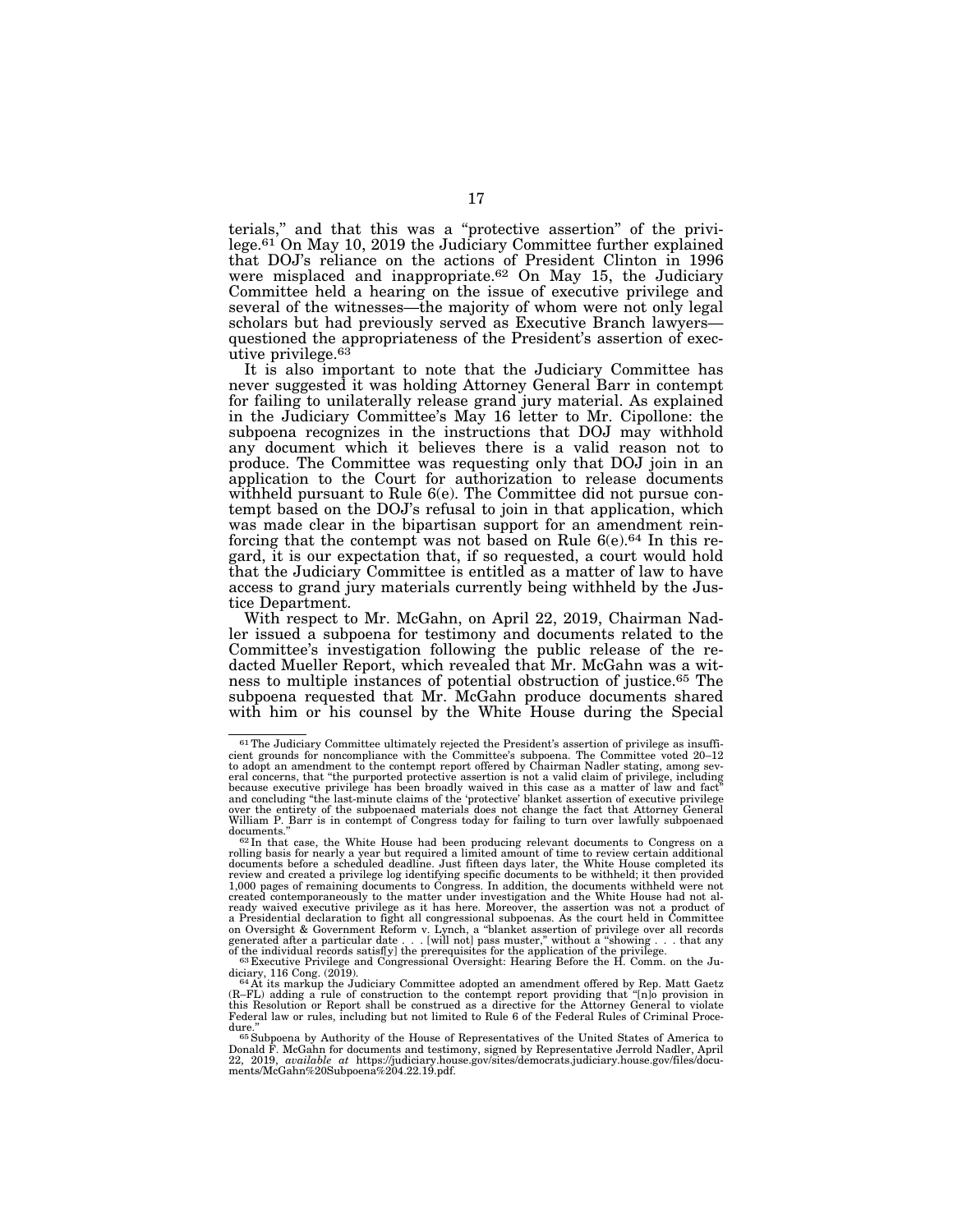Counsel's investigation by May 7, 2019 and appear to testify before the Committee on May 21, 2019. On May 7, counsel to Mr. McGahn informed the Committee that the White House had instructed him not to produce the requested documents ''because they implicate significant Executive Branch confidentiality interests and executive privilege.'' 66 In its response letter, the Committee disputed the validity of the White House's invocation of executive privilege and insisted that Mr. McGahn comply with the subpoena.<sup>67</sup> On May 21, 2019, the Judiciary Committee held its scheduled hearing on ''Oversight of the Report by Special Counsel Robert S. Mueller, III: Former White House Counsel Donald F. McGahn, II." 68 Mr. McGahn did not appear at the hearing. Since that time, the Judiciary Committee has continued its efforts to reach an accommodation with Mr. McGahn.69

 $^{66}$  Letter from William A. Burck to Jerrold Nadler, Chairman, H. Comm. on the Judiciary (May 7, 2019). Based on that direction, counsel for Mr. McGahn stated his position that, where ''co-equal branches of government are making contradictory demands on Mr. McGahn concerning the same set of documents, the appropriate response for Mr. McGahn is to maintain the status quo unless and until the Committee and the Executive Branch can reach an accommodation'' and, therefore, Mr. McGahn would not comply with the subpoena. White House Counsel<br>Cipollone also wrote the Judiciary Committee on May 7 to inform the Committee that "[t]he<br>White House records remain legally protected from principles, because they implicate significant Executive Branch confidentiality interest and executive privilege." Letter to Jerrold Nadler, Chairman, H. Comm. on the Judiciary, from Pat Cipollone, Counsel to the President

Chairman, H. Comm. on the Judiciary (May 7, 2019). The Committee's letter noted that ''[a]s an initial matter, regarding the subpoenaed documents, the White House Counsel's letter did not actually invoke executive privilege, but rather merely suggested . . . that all requested doc-<br>uments implicate significant Executive Branch confidential interests and executive privilege.'" The letter further explained that ''a subpoena recipient is not excused from compliance with [a] Committee's subpoena by virtue of a claim of executive privilege that may ultimately be made' '' (citing Mem. Op., Comm. on Judiciary v. Miers, No. 08–cv–0409–JDB (D.D.C. Jul. 31, 2008), at 91); nor can "a blanket assertion of privilege over all records generated after a particular date ... pass muster," without a "showing ... that any of the individual records satisfly] the pre-<br>requisites for the application of the privilege." (citing Committee on the Judiciary, U.S. House<br>of Representatives v. Miers, 5 that even if the President were to properly invoke privilege, any executive privilege has been<br>waived as to documents "that the White House voluntarily disclosed to Mr. McGahn and his<br>counsel," as affirmed by the in D.C. C 42 (D.C. Cir. 1997) (''[T]he White House waive[s] its claims of privilege in regard to specific doc-uments that it voluntarily reveal[s] to third parties outside the White House.' '') As to Mr. McGahn's own document production obligations, the letter reminded Mr. McGahn that the subpoena directly requires a privilege log for any document that is "withheld in full or in part on<br>any basis," including on "the basis of a privilege asserted by or on behalf of the White House,<br>or at the request of the Whit log identifying with specificity the ground(s) for withholding each withheld document prior to

the request compliance date."<br><sup>68</sup>On May 20, 2019, Mr. Cipollone wrote to the Judiciary Committee, stating that the Depart-<br>ment of Justice "advised" him that "Mr. McGahn is absolutely immune from compelled congressional testimony with respect to matters occurring during his service as a senior adviser to the President'' and that, because ''of this constitutional immunity, and in order to protect the prerogatives of the Office of the Presidency, the President has directed Mr. McGahn not to appear at the Committee's scheduled hearing on Tuesday, May 21, 2019.'' Letter to Jerrold Nadler, Chairman, H. Comm. on the Judiciary, from Pat Cipollone, Counsel to the President (May 20, 2019). The letter attached an opinion from the Office of Legal Counsel, dated May 20, 2019, advising that "Congress may not constitutionally compel the President's senior advisers to testify about<br>their official duties." Mem. Op., *Re: Testimonial Immunity Before Congress of the Former Counsel* to the President, Office o

pressed willingness "to discuss any reasonable accommodation(s) that would facilitate Mr.<br>McGahn's appearance before the Committee." These accommodations included "limiting the testimony to the specific events detailed in the Special Counsel's report, identifying with greater<br>specificity the precise areas of intended inquiry, and agreeing to the presence of White House<br>counsel during any testimony, utive privilege.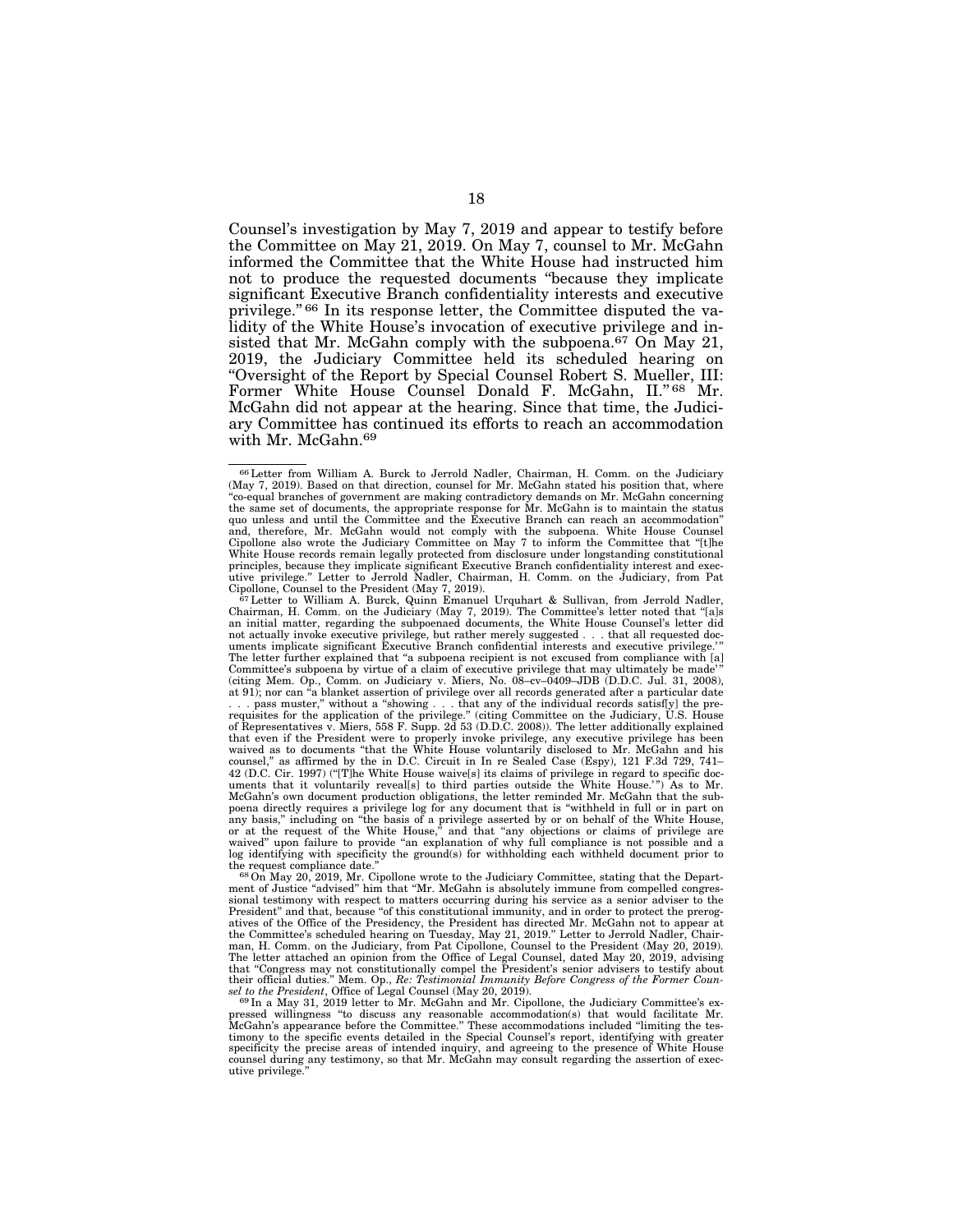## Bipartisan Legal Advisory Group and Subpoena Enforcement

The second resolved clause of H. Res. 430 reaffirms that committee chairs, when authorized by the Bipartisan Legal Advisory Group (BLAG), retain the ability to bring litigation in Federal court to enforce their subpoenas, commonly referred to as ''civil contempt" proceedings.<sup>70</sup> While the full House can vote to authorize a committee to seek relief from federal courts to enforce a subpoena duly issued by that committee, it is also important to note that this is not the only avenue for such authorization available to a committee. Pursuant to clause 8(b) of rule II of the House of Representatives, the BLAG, comprised of the Speaker and the majority and minority leaderships, speaks for and articulates the institutional position of the House in all litigation matters; this includes authorizing a committee to seek civil enforcement of its duly issued subpoena. As articulated by the Chair of the Committee on Rules in a Congressional Record statement from January 3, 2019, on civil enforcement of subpoenas pursuant to clause 8(b) of rule II:

Pursuant to this provision, the Bipartisan Legal Advisory Group (BLAG) is delegated the authority to speak for the full House of Representatives with respect to all litigation matters. A vote of the BLAG to authorize litigation and to articulate the institutional position of the House in that litigation, is the equivalent of a vote of the full House of Representatives. For example, in the 115th Congress, the BLAG, pursuant to Rule II(8)(b), authorized House Committees to intervene in ongoing litigation. The BLAG has been delegated this authority for all litigation matters, and I want to be clear that this includes litigation related to the civil enforcement of a Committee subpoena. If a Committee determines that one or more of its duly issued subpoenas has not been complied with and that civil enforcement is necessary, the BLAG, pursuant to House Rule II(8)(b), may authorize the House Office of General Counsel to initiate civil litigation on behalf of this Committee to enforce the Committee's subpoena(s) in federal district court.71

Use of the BLAG to authorize a committee to seek relief from a federal court to enforce a subpoena duly issued by that committee is instrumental in ensuring the House is able to protect its constitutional duty to conduct effective oversight of the Executive Branch. Given the unprecedented and systemic way in which the Trump Administration has refused to comply with duly issued congressional subpoenas thus far, there is no reason to believe the Executive Branch will change course. As such, the BLAG, speaking for the House, provides the most efficient way for the House to combat this widespread and unprecedented obstruction going forward, providing committees an avenue to enforce their subpoenas, while still providing the institution with the time to pursue its other constitutional duties.

It is important to note that House committees have previously been found by the courts to have legal standing to seek relief from

<sup>70</sup>*See supra* note 1. 71 165 Cong. Rec. 1, H30 (daily ed. Jan. 3, 2019) (statement of Chairman James P. McGovern)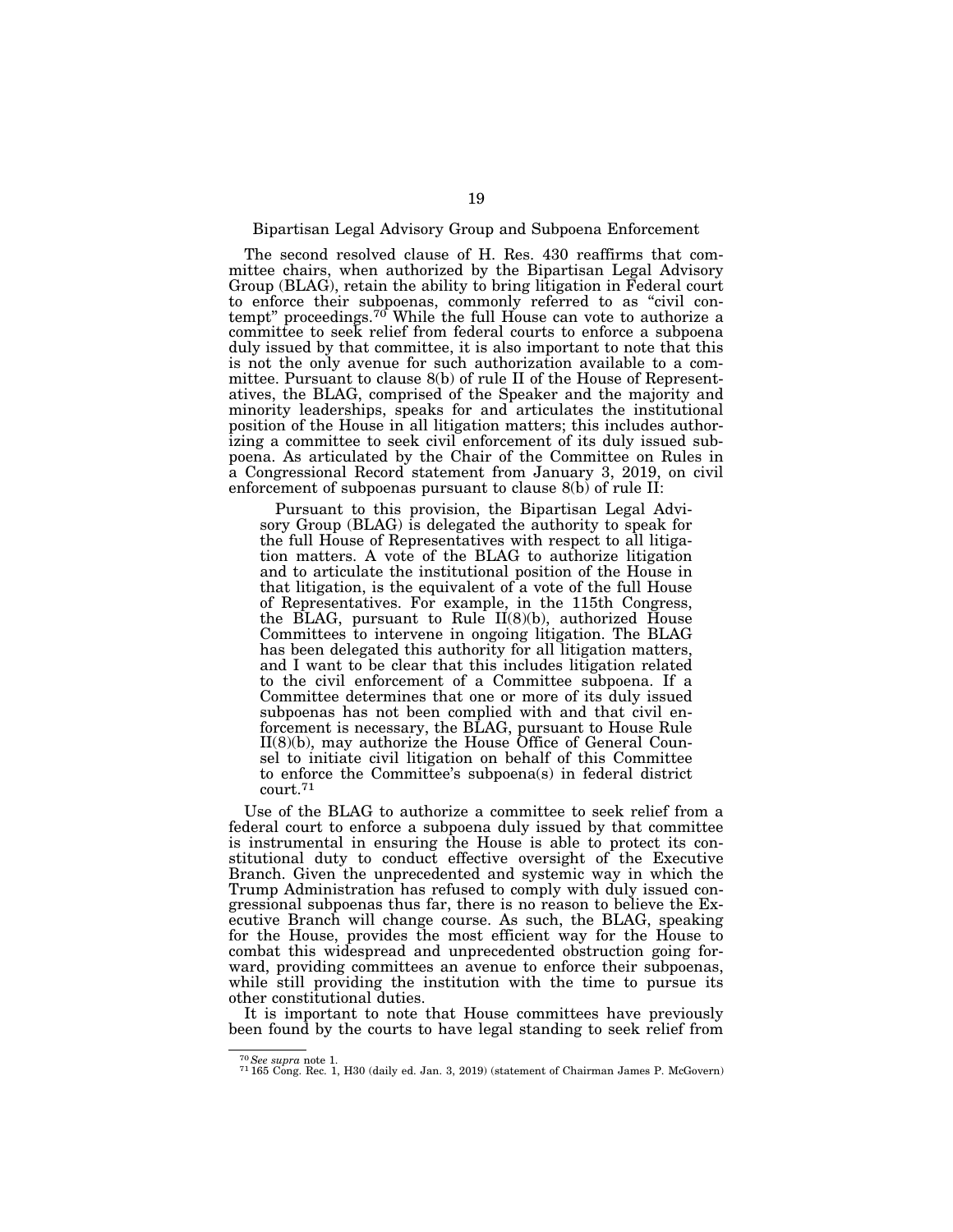federal courts to enforce their subpoenas. The Court of Appeals for the D.C. Circuit has recognized ''that the House as a whole has standing to assert its investigatory power, and can designate a member to act on its behalf."<sup>72</sup> Moreover, federal district courts in the past have found that a standing committee has legal standing to pursue relief in court, and have ruled in favor of committees alleging injuries nearly identical to those that would be alleged in a lawsuit to enforce compliance with a subpoena as authorized by this resolution.

In *Committee on the Judiciary v. Miers*, the Judiciary Committee, as part of its investigation into the politically motivated firing of several U.S. Attorneys by the George W. Bush Administration, sought civil enforcement of its subpoena in federal court. The district court ruled for the Committee, holding it had standing to enforce its subpoena. The court rejected the White House's claim of absolute immunity from testimony, and ordered the production of a ''detailed list and description'' of the documents ''with[e]ld on the basis of executive privilege sufficient to enable resolution of any privilege claims."<sup>73</sup>

Similarly, in *Committee on Oversight & Government Reform v. Holder*, the Committee on Oversight and Government Reform investigated "Operation Fast and Furious" and related operations by the ATF and U.S. Attorney's Offices designed to track illegal gun sales to Mexican gun cartels. After having received some documents from the Department of Justice responsive to its requests, the Oversight Committee subpoenaed a lengthy and comprehensive set of documents. On June 19, 2012, President Obama asserted privilege over these documents; Attorney General Holder was thereafter held in contempt by the House; and the Oversight Committee pursued a civil action to obtain access to the documents. Agreeing with Miers, the District Court made clear that the Oversight Committee had standing to enforce its subpoena and the court had authority to decide the case.74

#### HOUSE'S COMMITMENT TO RESPONSIBLE ARTICLE I OVERSIGHT

The third resolved clause of H. Res. 430 specifies that standing and permanent select committees seeking to enforce their subpoenas in court under the Resolution have any and all necessary authority under Article I of the Constitution. The authority is included because of widespread and credible allegations of misconduct and abuse of power by President Trump as well as the President's extreme if not unprecedented actions seeking to cover up and obstruct committee investigations. President Trump has openly declared his opposition to, and intent to block, Congress' exercise of its constitutional, legislative, and oversight responsibilities. Earlier this year, he vowed, ''We're fighting all the subpoenas," and "I don't want people testifying." 75

 $^{72}$ United States v. AT&T, 551 F.2d 384, 391 (D.C. Cir. 1976).<br> $^{73}$ Comm. on Judiciary v. Miers, 558 F.Supp. 2d 53, 107 (D.D.C. 2008). While the Obama Administration and House of Representatives negotiated a resolution tion, the district court's decision, at the House's insistence, was not withdrawn. IRVIN B. NA-<br>THAN, PROTECTING THE HOUSE's INSTITUTONAL PREROGATIVE TO ENFORCE ITS SUBPOENAS (The<br>Constitution Project—When Congress Comes C

constitutionproject.org/wp-content/uploads/2017/05/HouseSubpoenas.pdf. 74*See Comm. on Oversight & Gov't Reform v. Holder*, 979 F. Supp. 2d 1, 9–26 (D.D.C. 2013). 75*See supra* note 2.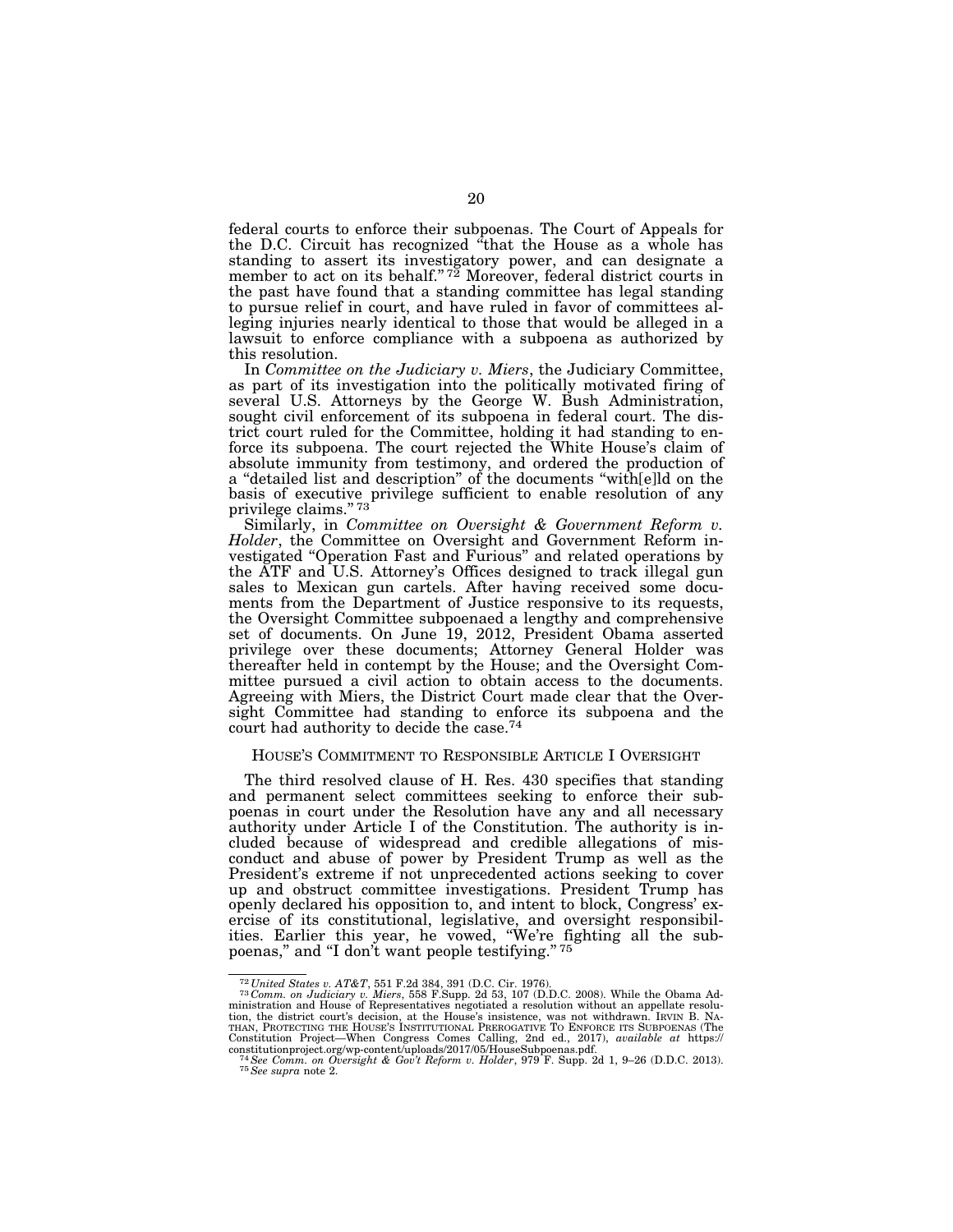As the Supreme Court has repeatedly affirmed, the ''scope of [Congress's] power of inquiry . . . is as penetrating and far-reaching as the potential power to enact and appropriate under the Constitution."<sup>76</sup> It "has been employed by Congress throughout our history, over the whole range of national interests concerning which Congress might legislate or decide upon due investigation not to legislate."<sup>77</sup> Moreover, the "power to secure needed information'' through compulsory process, when needed, is ''an essential and appropriate auxiliary to the legislative function."<sup>78</sup> Without access to necessary information, Congress would be unable to ''legislate widely or effectively."<sup>79</sup> Additionally, neither the Executive Branch nor the courts may second-guess or "test[] the motives" of Congress when Congress seeks to enforce its subpoena authority.80

Accordingly, this resolved clause is intended to make clear that the committees have "all necessary authorities under Article I" to enforce subpoenas for witnesses and documents. To the extent any issues arise that concern overlapping areas of jurisdiction among the committees, or uncertainties regarding committees' respective jurisdictions, this clause confirms that each committee has the full authority of the House of Representatives to enforce its subpoenas. Committees may, in connection with exercising their authority under this resolved clause, choose to specify the precise constitutional powers upon which they are relying, as well as the legitimate legislative purposes and details of their work within the full bounds of their authority under Article I, whether at or in connection with hearings, in Committee reports, memoranda, or through other means.

An example of a Committee being able to use "all necessary authority under Article I of the Constitution'' is illustrated by the Judiciary Committee's contempt report, 116–105, which explained the purposes of its investigation include: ''(1) investigating and exposing any possible malfeasance, abuse of power, corruption, obstruction of justice, or other misconduct on the part of the President or other Members of his Administration; 2) considering whether the conduct uncovered may warrant amending or creating new federal authorities, including among other things, relating to election security, campaign finance, misuse of electronic data, and the types of obstructive conduct that the Mueller Report describes; and 3) considering whether any of the conduct described in the Special Counsel's Report warrants the Committee in taking any further steps under Congress' Article 1 powers.'' The Judiciary Committee's report states that this includes whether to recommend ''articles of impeachment with respect to the President or any other Administration official, as well as the consideration of other steps such as censure or issuing criminal, civil or administrative referrals.'' The Committee further noted that, ''No determination has been made as to such further actions, and the Committee needs to review the unredacted report, the underlying evidence, and associated docu-

<sup>&</sup>lt;sup>76</sup> Eastland v. U.S. Servicemen's Fund, 421 U.S. 491, 50 n.15 (1975).<br><sup>77</sup> Barenblatt v. United States, 360 U.S. 109, 111 (1959).<br><sup>78</sup> McGrain v. Daugherty, 273 U.S. 135, 161, 174 (1927); see also Eastland, 421 U.S. at 50 (''[i]ssuance of subpoenas . . . has long been held to be a legitimate use by Congress of its power

to investigate").<br><sup>79</sup> McGrain, 273 U.S. at 175.<br><sup>80</sup> Watkins v. United States, 354 U.S. 178, 200 (1957); see also McGrain, 273 U.S. at 178 ("[w]e<br>are bound to presume that the action of the legislative body was with a leg object'' (internal quotations omitted)).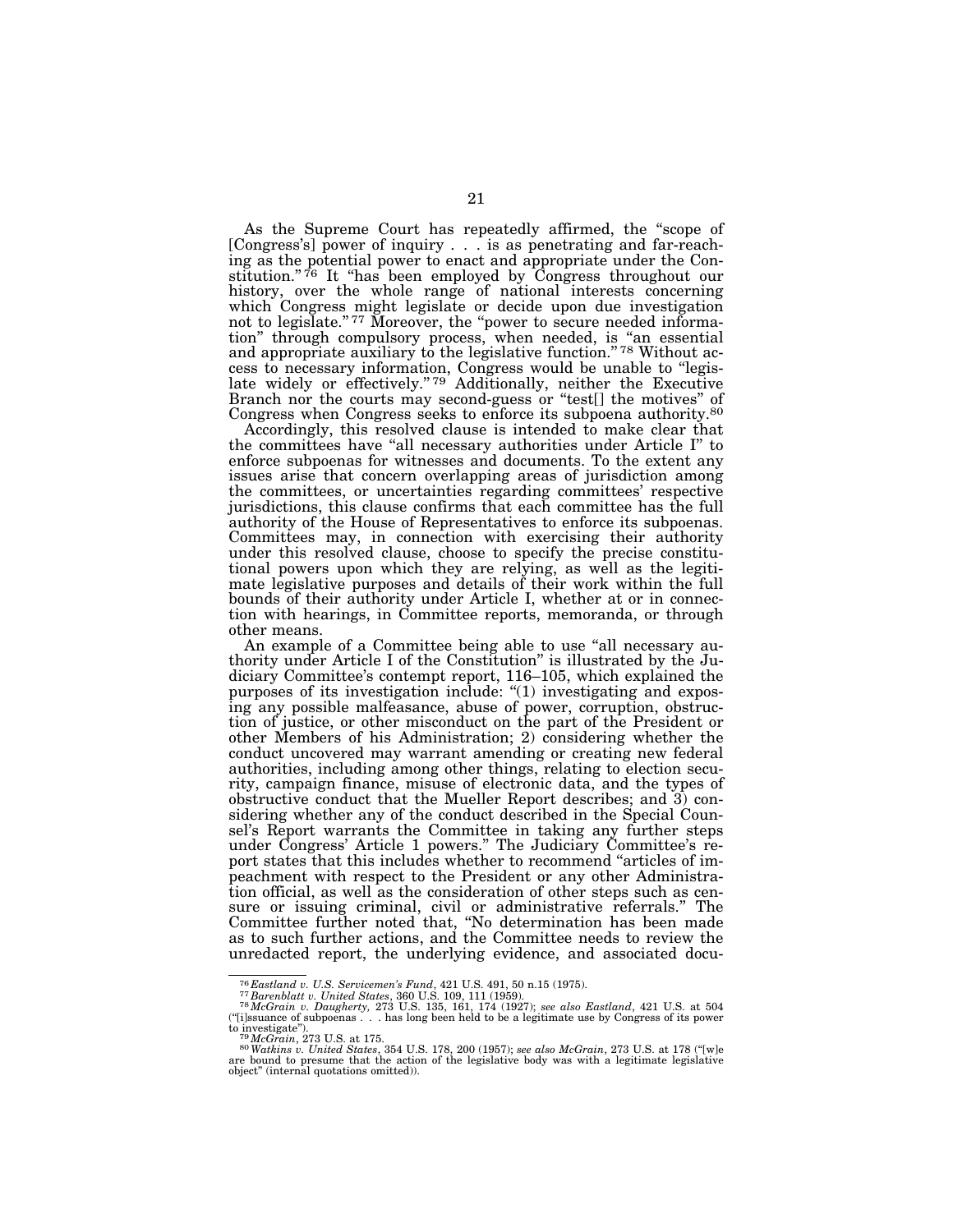ments so that it can ascertain the facts and consider its next steps.'' 81 As noted above, this resolution also authorizes the Judiciary Committee to assert in court that it is seeking information preliminary to a judicial proceeding.

Use of the full range of Article I authorities under this Resolution is necessary to address the President and his Administration's extensive efforts to stonewall congressional oversight and to block enforcement of congressional subpoenas.82 These measures include the unprecedented defiance of committee subpoenas on the ground that the committee lacks a "legitimate legislative purpose"<sup>83</sup>; assertions of executive privilege  $84$  and absolute immunity without a valid basis 85; and withholding of information based on other grounds that lack a statutory basis.86

It is in the interests of the House and the committees first and foremost to achieve reasonable and good faith accommodations with the Administration regarding any and all outstanding requests, whether or not they are pursuant to duly issued subpoenas. The record of this Congress as set forth in this report and otherwise make that clear. Those efforts remain ongoing of course. Notwithstanding the provisions of this Resolution, it is to be expected the relevant committees will continue their efforts to reach accommodation whenever possible.

### Conclusion

In examining this constant and ongoing stonewalling, it is clear that President Trump and his Administration do not recognize Congress as a co-equal branch of government with independent constitutional oversight authority. The systemic and widespread nature of the obstruction indicates it will continue in both breadth and brazenness. If allowed to go unchecked, the Trump Administration's obstruction means the end of Congressional oversight and the erosion of the fundamental bedrock principle of checks and balances that anchors our Constitution and form of government. This Democratic Majority is committed to defending Congress' power as an independent branch of government to hold this or any administration accountable. It is because of this unprecedented stonewalling by the Trump Administration that the House will take the rare and important step to consider this resolution authorizing the Judiciary Committee to enforce its duly issued subpoenas relating to the vitally important Mueller Report and reaffirms that

<sup>81</sup> Contempt report at 21, specifying the scope of the Committee's investigation with respect

to which the information in the Barr and McGahn subpoenas is sought.<br><sup>82</sup> As the Committee on the Judiciary explained when it recommended articles of impeachment<br>produce papers and things as directed by duly authorized su

mitted to "interpos[e] the powers of the Presidency against the lawful subpoenas of the House<br>of Representatives." H. Rep. 93-1305 (1974) pp 1-4.<br><sup>83</sup>Complaint at 3, Trump v. Comm. on Oversight & Reform of the United Stat

sel to the President (May 20, 2019).<br><sup>85</sup> Mem. Op., *Re: Testimonial Immunity Before Congress of the Former Counsel to the Presi-*

*dent*, Office of Legal Counsel (May 20, 2019). 86 Attorney General Barr redacted significant portions of the Mueller Report, for example, on

the ground that disclosure of those portions to Congress could harm ongoing law enforcement<br>investigations, compromise personal privacy of third parties, or compromise investigative<br>sources and methods. See Letter to Hon. from William Barr, Attorney General (Mar. 29, 2019).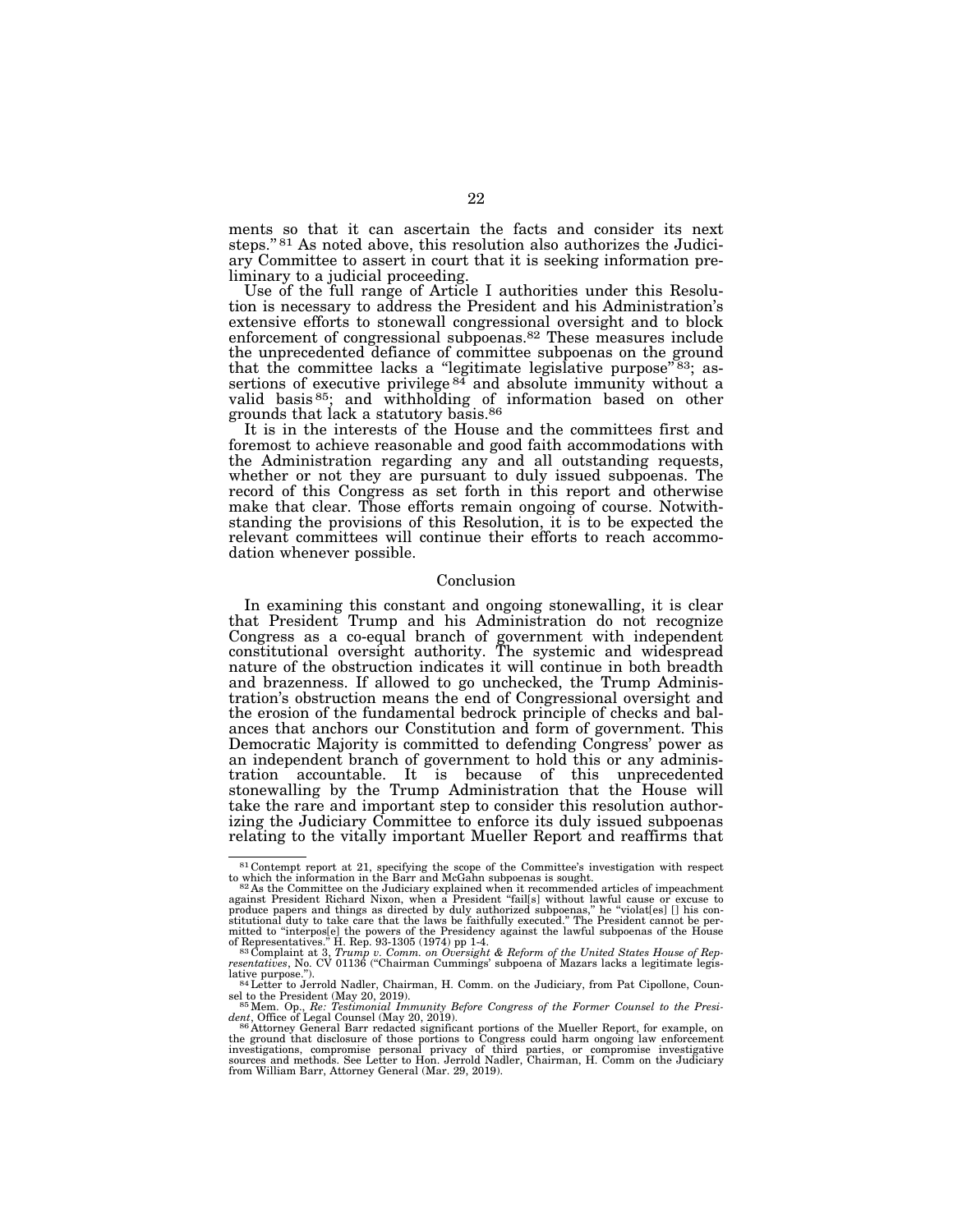all committees have the ability, when authorized by the House or the BLAG, to turn to the Federal courts to enforce its subpoenas to get the information they need to conduct effective oversight. House Democrats will continue to legislate, investigate, and litigate within our Constitutional authority and for the American people. House Resolution 430 gets to that end.

### HEARINGS

The Committee on Rules did not hold a hearing on this measure. While Sec. 103(i) of H. Res. 6 provides a point of order against any bill or joint resolution reported by committee if the report does not contain a list of relevant committee and subcommittee hearings, which includes the designation of at least one such hearing that was used to develop or consider the underlying measure, as a simple resolution, this measure is not subject to that requirement.

#### COMMITTEE CONSIDERATION

The Committee on Rules met on June 10, 2019, in open session and ordered H. Res. 430, favorably reported with an amendment to the House by a record vote of 8 yeas and 4 nays, a quorum being present.

## COMMITTEE VOTES

Clause 3(b) of rule XIII of the Rules of the House of Representatives requires the Committee to list the record votes on the motion to report the legislation and amendments thereto. A motion by Mr. Perlmutter to report the resolution, as amended, to the House with a favorable recommendation was agreed to by a record vote of 8 yeas and 4 nays, a quorum being present. The names of Members voting for and against follow:

## *Rules Committee record vote No. 107*

Motion by Mr. Perlmutter to report the resolution, as amended, to the House with a favorable recommendation. Agreed to: 8 yeas and 4 nays.

| <b>Maiority Members</b> | Vote | <b>Minority Members</b> | Vote |
|-------------------------|------|-------------------------|------|
|                         |      |                         | Nay  |
|                         | Yea  |                         | Nay  |
|                         | Yea  |                         | Nay  |
|                         | Yea  |                         | Nav  |
|                         | Yea  |                         |      |
|                         | Yea  |                         |      |
|                         | Yea  |                         |      |
|                         | Yea  |                         |      |
|                         | Yea  |                         |      |

The committee also considered the following amendments on which record votes were requested. The names of Members voting for and against follow:

## *Rules Committee record vote No. 99*

Motion by Mr. Cole to postpone consideration of H. Res. 430 indefinitely, pursuant to clause 4(a)(7) of House Rule XVI. Not Agreed to:  $\overline{4}$  yeas and 8 nays.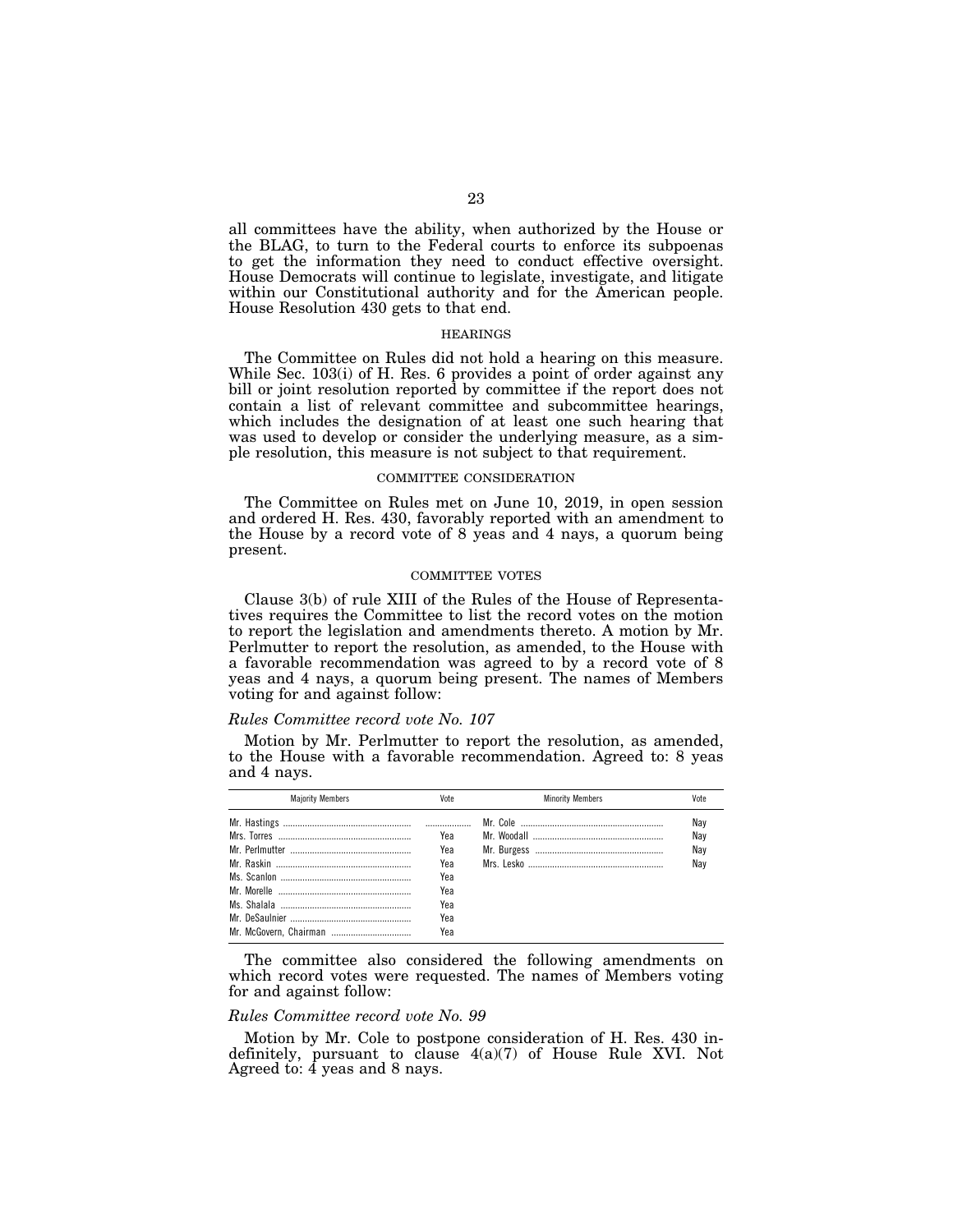| <b>Maiority Members</b> | Vote                                                 | <b>Minority Members</b> | Vote                     |
|-------------------------|------------------------------------------------------|-------------------------|--------------------------|
|                         | Nav<br>Nav<br>Nav<br>Nav<br>Nav<br>Nav<br>Nav<br>Nav |                         | Yea<br>Yea<br>Yea<br>Yea |

## *Rules Committee record vote No. 100*

Amendment to the Amendment in the Nature of a Substitute offered by Mr. Cole to require that before the chair of the Committee on the Judiciary seeks such relief as described in the first resolved clause, he certify in writing to the Clerk of the House that he has personally reviewed all official Government reports related to the subpoena that is the subject of the resolution accompanying House Report 116–105. Not Agreed to: 4 yeas to 8 nays.

| <b>Maiority Members</b> | Vote                                   | <b>Minority Members</b> | Vnte                     |
|-------------------------|----------------------------------------|-------------------------|--------------------------|
|                         | Nav<br>Nav<br>Nav<br>Nav<br>Nav<br>Nav |                         | Yea<br>Yea<br>Yea<br>Yea |
|                         | Nav<br>Nav                             |                         |                          |

## *Rules Committee record vote No. 101*

Amendment to the Amendment in the Nature of a Substitute offered by Mr. Cole to require that before the chair of the Committee on the Judiciary seeks such relief as described in the first resolving clause the chair shall certify in writing to the Clerk of the House of Representatives that he has made a good faith effort to negotiate with the Attorney General regarding such subpoena. Not Agreed to: 4 yeas and 8 nays.

| <b>Majority Members</b> | Vote | <b>Minority Members</b> | Vote |
|-------------------------|------|-------------------------|------|
|                         |      |                         | Yea  |
|                         | Nav  |                         | Yea  |
|                         | Nav  |                         | Yea  |
|                         | Nav  |                         | Үеа  |
|                         | Nav  |                         |      |
|                         | Nav  |                         |      |
|                         | Nav  |                         |      |
|                         | Nav  |                         |      |
|                         | Nav  |                         |      |

## *Rules Committee record vote No. 102*

Amendment to the Amendment in the Nature of a Substitute offered by Mrs. Lesko to require that the Office of General Counsel of the House of Representatives shall periodically report to the House of Representatives the expenditures incurred with respect to any judicial proceeding initiated or intervened in pursuant to the

## 24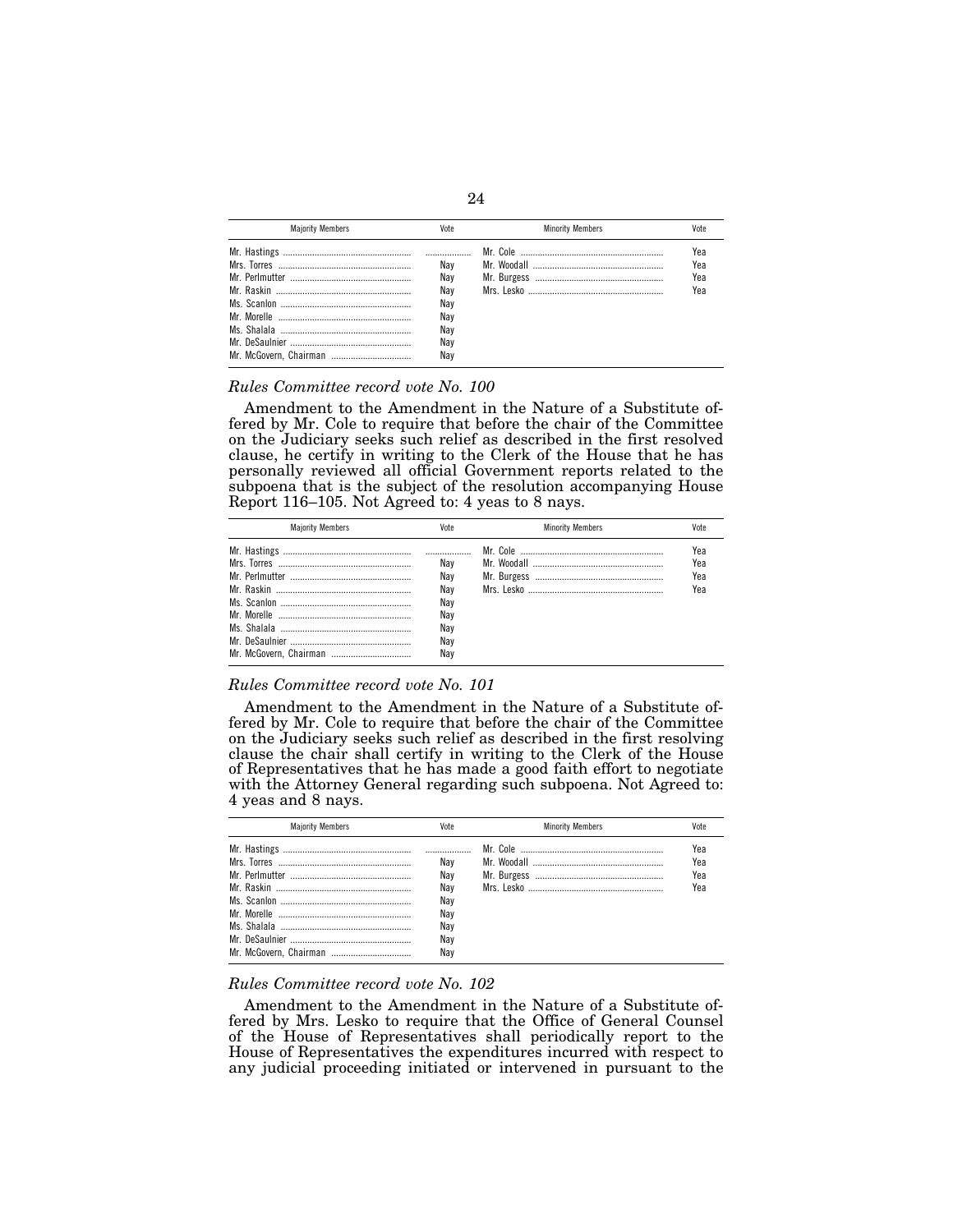authority described in the first resolving clause. Not Agreed to: 4 yeas and 8 nays.

| <b>Maiority Members</b> | Vote                                                 | <b>Minority Members</b> | Vote                     |
|-------------------------|------------------------------------------------------|-------------------------|--------------------------|
|                         | Nav<br>Nav<br>Nav<br>Nav<br>Nav<br>Nav<br>Nav<br>Nav |                         | Yea<br>Yea<br>Yea<br>Yea |

#### *Rules Committee record vote No. 103*

Amendment to the Amendment in the Nature of a Substitute offered by Mr. Burgess to provide that the Office of General Counsel of the House of Representatives may not hire any person who is a registered lobbyist under the Lobbying Disclosure Act of 1995 or who is employed by a lobbying firm (as such term is defined in section 3 of the Lobbying Disclosure Act of 1995 (2 U.S.C. 1602)). Not Agreed to: 4 yeas and 8 nays.

| <b>Maiority Members</b> | Vote | <b>Minority Members</b> | Vote |
|-------------------------|------|-------------------------|------|
|                         |      |                         | Yea  |
|                         | Nav  |                         | Yea  |
|                         | Nav  |                         | Yea  |
|                         | Nav  |                         | Yea  |
|                         | Nav  |                         |      |
|                         | Nav  |                         |      |
|                         | Nav  |                         |      |
|                         | Nav  |                         |      |
|                         | Nav  |                         |      |

### *Rules Committee record vote No. 104*

Amendment to the Amendment in the Nature of a Substitute offered by Mr. Cole to require that in the case of any judicial proceeding initiated or intervened in pursuant to the authority described in the first resolving clause, the Office of General Counsel of the House of Representatives shall provide to the Bipartisan Legal Advisory Group, and make available to any Member of the House of Representatives upon request, a description of, in the opinion of the General Counsel, the likelihood of success on the merits and strategy for addressing the decision of the Court of Appeals for the District of Columbia in *McKeever v. Barr* No. 17–5149 (D.C. Cir. 2019). Not Agreed to: 4 yeas and 8 nays.

| <b>Maiority Members</b> | Vote | <b>Minority Members</b> |     |
|-------------------------|------|-------------------------|-----|
|                         |      |                         | Yea |
|                         | Nav  |                         | Yea |
|                         | Nav  |                         | Yea |
|                         | Nav  |                         | Yea |
|                         | Nav  |                         |     |
|                         | Nav  |                         |     |
|                         | Nav  |                         |     |
|                         | Nav  |                         |     |
| Mr. McGovern, Chairman  | Nav  |                         |     |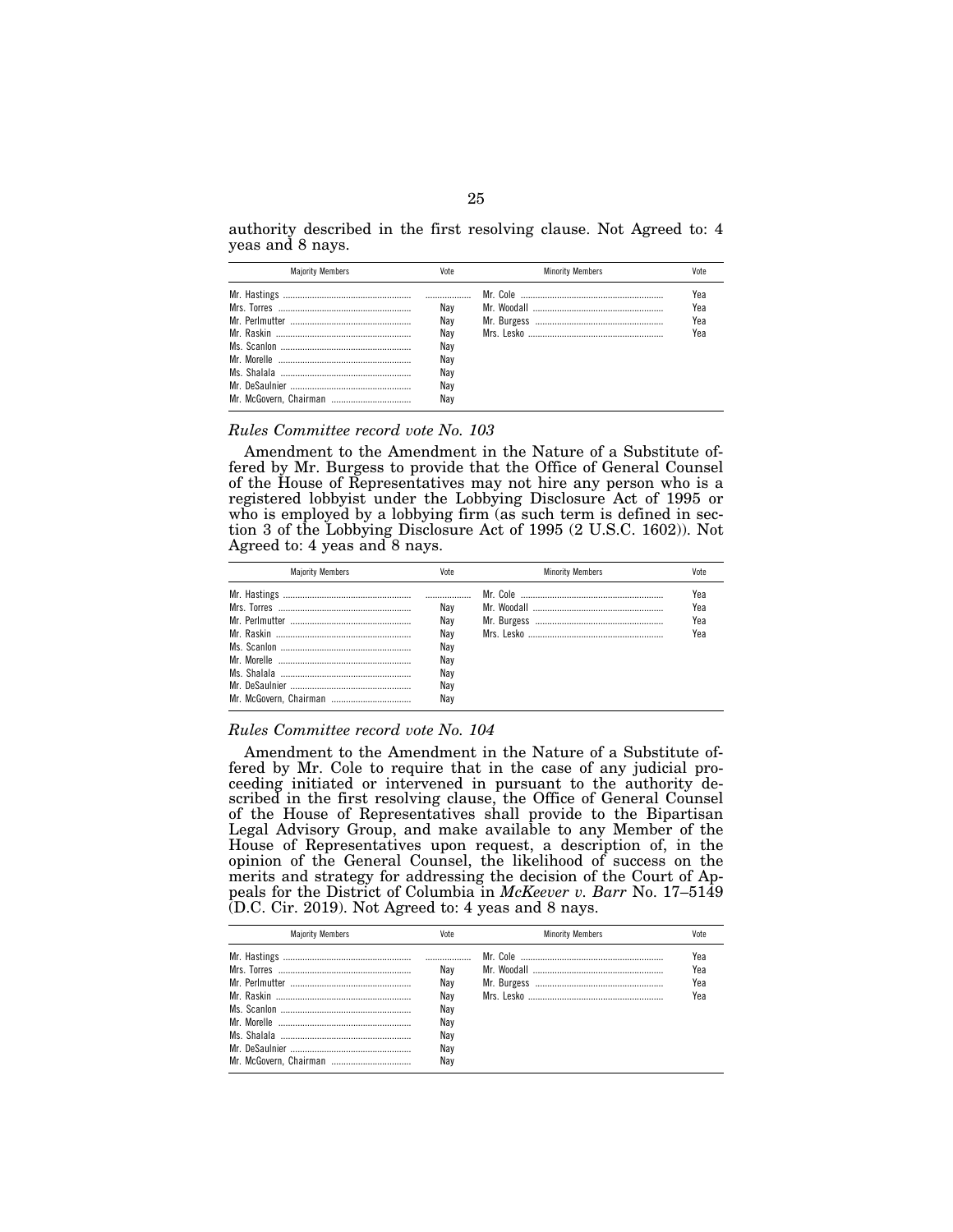## *Rules Committee record vote No. 105*

Amendment to the Amendment in the Nature of a Substitute offered by Mr. Woodall to provide that 10 days prior to hiring a lawyer or a consultant for the purpose of initiating or intervening in a judicial proceeding pursuant to the authority described in the first or second resolving clause, the Office of General Counsel of the House of Representatives shall provide to the Clerk of the House of Representatives and make available to any Member of the House of Representatives upon request the intended contract containing the terms of hire. Not Agreed to: 4 yeas and 8 nays.

| <b>Maiority Members</b> | Vote                                                 | <b>Minority Members</b> | Vote                     |
|-------------------------|------------------------------------------------------|-------------------------|--------------------------|
| Mr. McGovern, Chairman  | Nav<br>Nav<br>Nav<br>Nav<br>Nav<br>Nav<br>Nay<br>Nav |                         | Yea<br>Yea<br>Yea<br>Yea |

#### *Rules Committee record vote No. 106*

Amendment to the Amendment in the Nature of a Substitute offered by Mr. Burgess to require that in the case of any judicial proceeding initiated or intervened in pursuant to the authority described in the first or second resolving clause, the chair of the relevant committee shall provide to the Clerk of the House of Representatives and make available to any Member of the House of Representatives upon request the source of the funds used to pay the costs associated with such judicial proceeding, including any corresponding reduction in the budget of any office or committee. Not Agreed to: 4 yeas and 8 nays.

| <b>Maiority Members</b> | Vote                                                 | <b>Minority Members</b> | Vote                     |
|-------------------------|------------------------------------------------------|-------------------------|--------------------------|
|                         | Nav<br>Nav<br>Nav<br>Nav<br>Nay<br>Nav<br>Nay<br>Nav |                         | Yea<br>Yea<br>Yea<br>Yea |

#### COMMITTEE OVERSIGHT FINDINGS AND RECOMMENDATIONS

Pursuant to clause  $3(c)(1)$  of rule XIII of the Rules of the House of Representatives, the Committee made findings and recommendations that are reflected in this report.

### PERFORMANCE GOALS AND OBJECTIVES

Pursuant to clause  $3(c)(4)$  of rule XIII of the Rules of the House of Representatives, the Committee establishes the following performance related goals and objectives for this legislation:

The resolution authorizes the chair of the Committee on the Judiciary, acting on behalf of the committee, to initiate or intervene in any judicial proceeding before a Federal court to seek enforce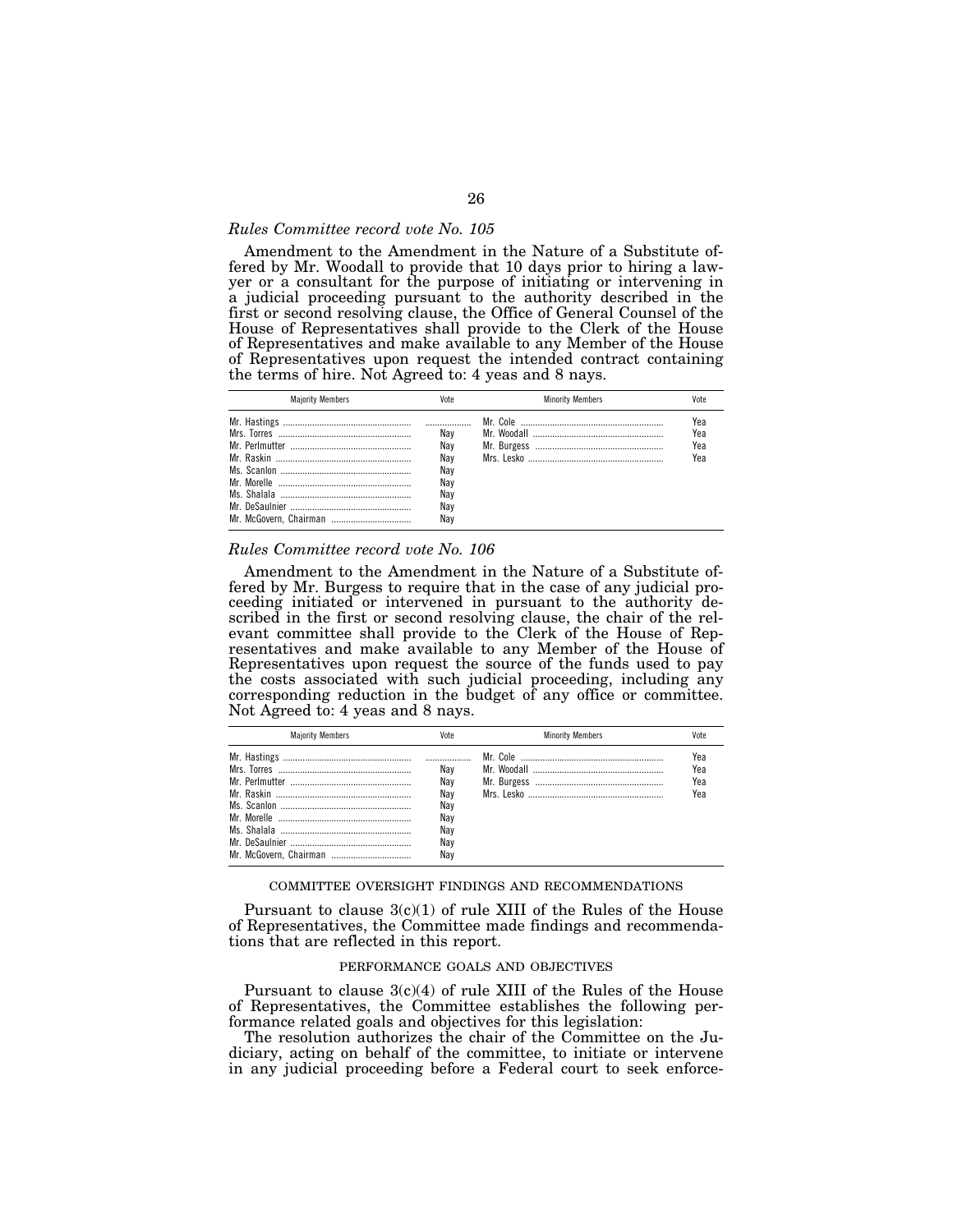ment of certain subpoenas duly issued by the committee. The resolution reaffirms the ability of any committee and permanent select committee, when authorized by the Bipartisan Legal Advisory Group, to initiate or intervene in any judicial proceeding before a Federal court to seek enforcement of its duly issued subpoena. The resolution also states that, in connection with any judicial proceeding brought under the authorities described, the chair of any standing or permanent select committee has any and all necessary authority under Article I of the Constitution. The resolution requires that when a committee initiates or intervenes in a civil enforcement action in Federal court pursuant to the resolution that the chair of that committee must notify the House.

#### ADVISORY COMMITTEE STATEMENT

No advisory committees within the meaning of section 5(b) of the Federal Advisory Committee Act were created by this legislation.

#### SECTION-BY-SECTION ANALYSIS

*First Resolved Clause.* This clause provides independent authority for the chair of the Committee on the Judiciary, on behalf of the Committee, to initiate or intervene in any judicial proceeding before a Federal court to seek enforcement of the subpoenas duly issued to William P. Barr, Attorney General, U.S. Department of Justice, and Donald F. McGahn, II, former White House Counsel.

*Second Resolved Clause.* This clause reaffirms that the chair of each standing and permanent select committee, when authorized by the Bipartisan Legal Advisory Group, retains the ability to initiate or intervene in any judicial proceeding before a Federal court on behalf of such committee, to seek the enforcement of any subpoena duly issued by the committee.

*Third Resolved Clause.* This clause ensures that in connection with any judicial proceedings brought under the authorities described, the chair of any standing or permanent select committee has any and all necessary authority under Article I of the Constitution.

*Fourth Resolved Clause.* This clause requires that the chair of any standing or permanent select committee notify the House with respect to the commencement of any judicial proceeding pursuant to the authorities described.

*Fifth Resolved Clause.* This clause allows the Office of the General Counsel, when authorized by the Speaker, to represent any standing or permanent select committee in any judicial proceeding initiated or intervened in pursuant to the authority described in the resolution.

*Sixth Resolved Clause.* This clause provides that the Office of the General Counsel is authorized to retain private counsel, either for pay or pro bono, to assist in the representation of any standing or select committee in any judicial proceeding initiated or intervened in pursuant to the authorities described in the resolution.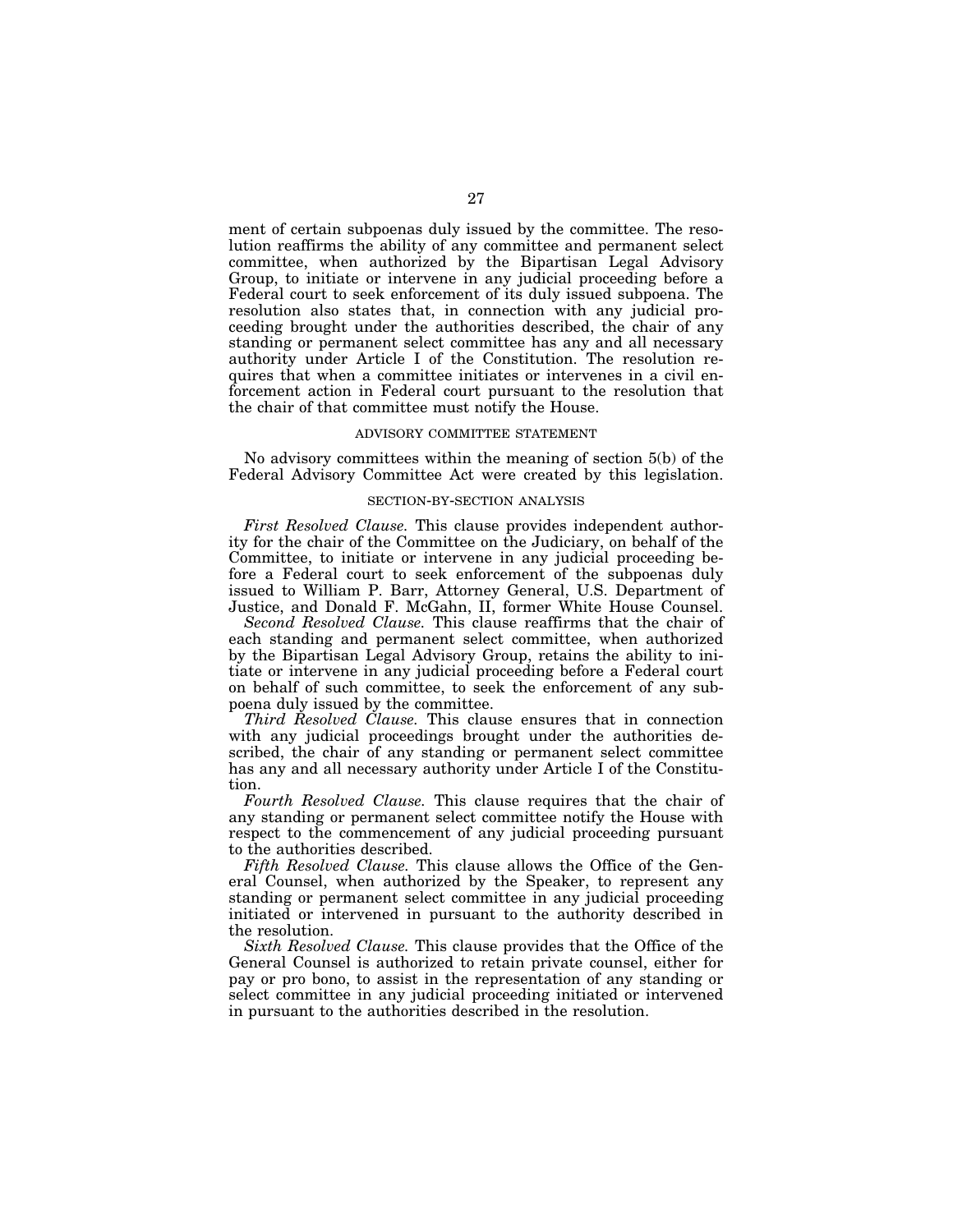## CHANGES IN EXISTING HOUSE RULES MADE BY THE RESOLUTION, AS REPORTED

In compliance with clause 3(g) of rule XIII of the Rules of the House of Representatives, the Committee finds that this resolution does not propose to repeal or amend a standing rule of the House.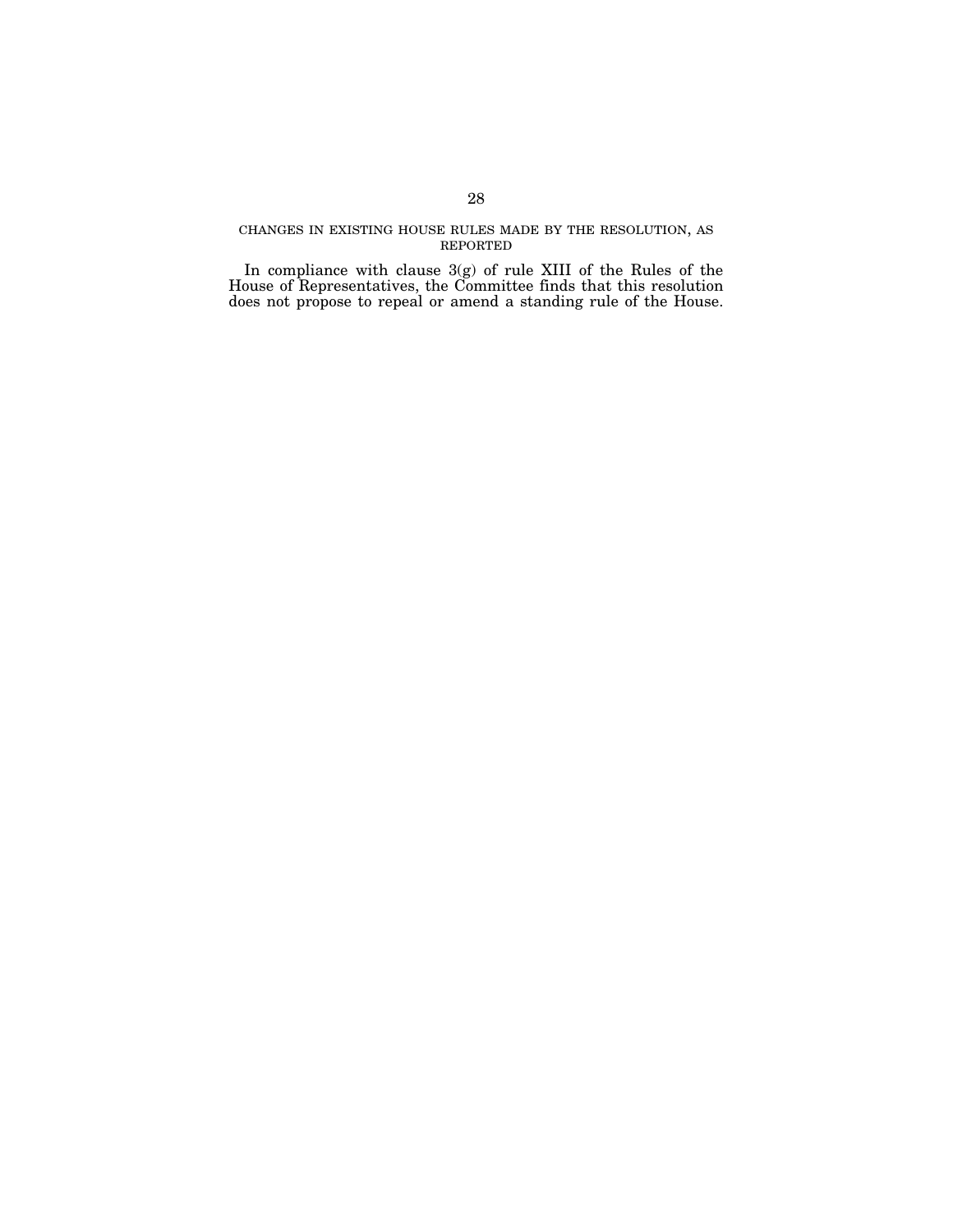### DISSENTING VIEWS

H. Res. 430 is the latest misstep in the Democratic Majority's journey to shadow impeach the President. Unfortunately, this measure does not adequately provide a pathway for the U.S. House of Representatives to fulfill its Article I responsibilities and conduct prudent and targeted oversight. As such, we cannot support it. The options before the Democratic Majority to acquire the information they seek are numerous, yet the tool they selected and enshrined in H. Res. 430 is unwieldly and ineffective at best, and at worst, places the credibility of the institution in court and in the hands of an untested legal theory.

We would be remiss if we did not express our disappointment that the Majority held no legislative hearings on the text and moved directly to a Full Committee Markup a mere four days after introduction, with only six Members of the Democratic Majority joining as cosponsors. Not to mention neglecting to have the very Chairman who authorized the underlying subpoenas referenced in the text testify before the Rules Committee. As we seek to understand the Majority's expedited consideration of H. Res. 430, we find the following statement from a member of the Democratic Caucus instructive:

*''Yes, we simply do not have 400 days to wait before making sure that we are protected in the 2020 election. We know that in 2016, the Russians interfered with our election so that they could help Donald Trump get elected. Donald Trump will stand for reelection again in a very short period of time, and we don't have 400 days to wait to determine whether or not we are in shape to withstand any additional attempts for the Russians to try to interfere to help Trump get reelected.'' 1*

Members of the Democratic Majority have previously articulated the key flaws we see in the entire process leading this Committee to consider H. Res. 430, and indeed, in the premise of the resolution itself. While these comments were written in defense of a previous attorney general, they perfectly apply to the situation before this Committee and ultimately the full House:

*''As a Member of Congress, I treat assertions of executive privilege very seriously. I believe they should be used only sparingly. In this case, it seems clear the Administration was forced into a position by the committee's insistence on pushing forward with contempt. Despite the Attorney General's good-faith offer, Mr. Chairman, it did not have to be this way. We could have postponed today's vote and accepted the Attorney General's offer. Instead, by not honoring the* 

<sup>1</sup>May 8, 2019 House Judiciary Committee Business Meeting at 148.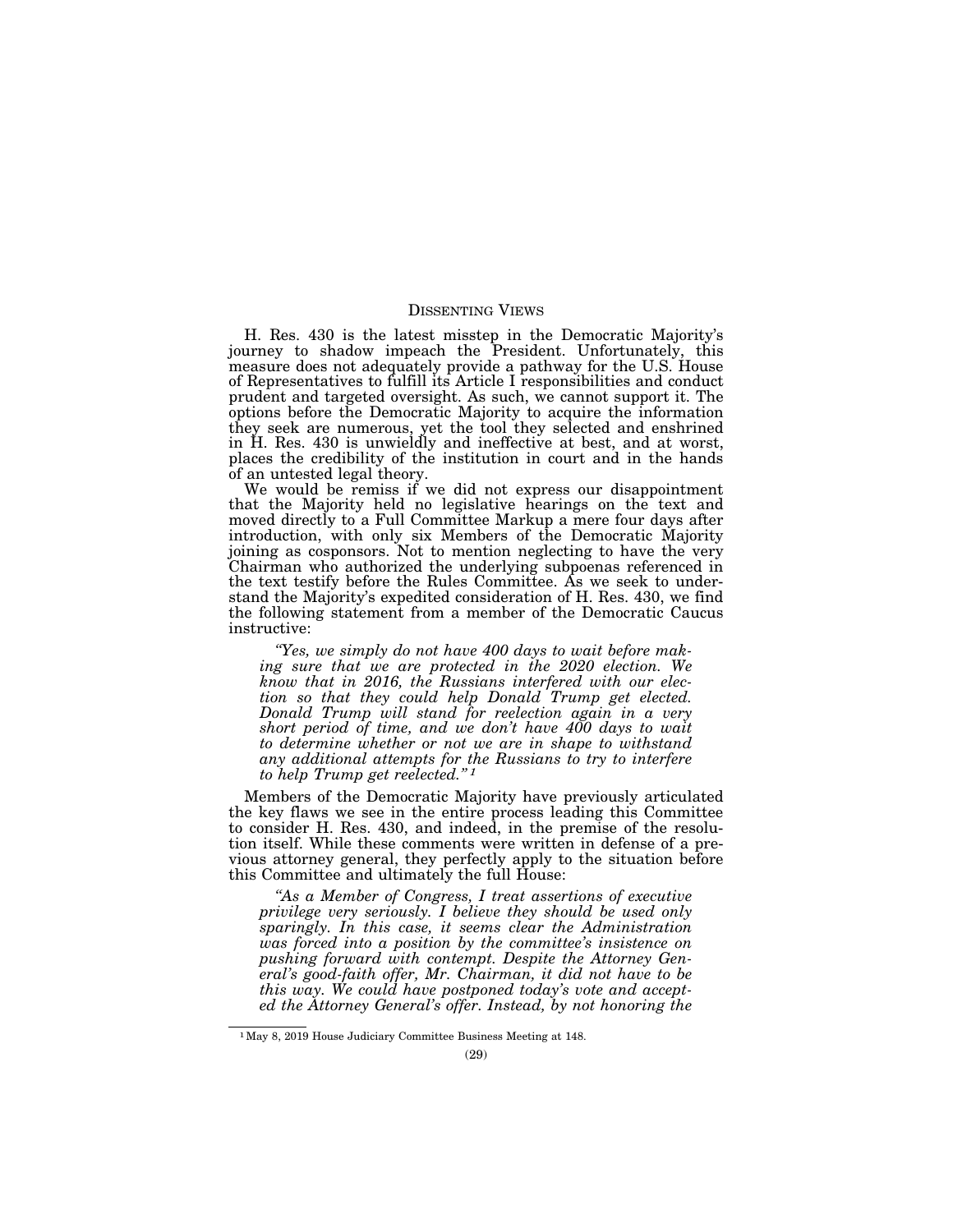## *Constitution's charge to seek accommodations when possible, the prestige of this committee has been diminished. As a result, that should concern us all.'' 2*

While the resolution contains a number of drafting flaws, we find three grave errors in the fundamental premise of the legislation that are deserving of this body's careful consideration and deliberation before further rushing to a vote of the full House. It should also be of interest to Members of this distinguished institution that during consideration of H. Res. 430, we attempted to reach across the aisle to offer solutions to some of the most basic, technical problems with the drafting of the legislation, including ensuring that registered lobbyists would not be paid by the House, and therefore the American taxpayer, under the authorities provided in H. Res. 430. This amendment, which was supported by our Democratic colleagues in a previous Congress, was rejected by every Democratic member of the Rules Committee—giving us significant pause for the future of this institution in the hands of this Democratic Majority.

## The Resolution is Unprecedented in Speed and Sequencing

The U.S. House of Representatives has only sued for documents twice, and in both cases the individuals in question were first found in contempt of Congress at both the committee level and by the full House. In the case of Attorney General William P. Barr and Mr. Donald F. McGahn, the Democratic Majority has opted not to hold these individuals in contempt of Congress at this time despite taking action in the House Judiciary Committee. This strategy is unprecedented in the House. Never before has this institution moved to sue without exercising all of its options to get the information it desires, including first voting on criminal contempt. Not only is H. Res. 430 unprecedented in the sequencing of events, but also in the timeframe in which the actions compare to the two previous instances.

| First Request until Contempt in Committee | Subpoena until Contempt in Committee |
|-------------------------------------------|--------------------------------------|
|                                           |                                      |

## The Resolution Increases Risk to the Institution

The path that H. Res. 430 forces the House upon puts this institution on weak legal footing in the eyes of the court. When the House sued for documents in the two previous instances noted above, the government officials were first held in contempt. In other words, the House had utilized all the tools in its toolbox. That is not the case here. These untested tactics risk the House losing in court, causing long-term damage to the institution and an

<sup>2</sup>Statement of Congressman Elijah Cummings. Oversight and Government Reform Committee, Report Recommending that the House of Representatives Find Eric H. Holder, Jr., Attor-ney General, U.S. Department of Justice, in Contempt of Congress for Refusal To Comply With A Subpoena Duly Issued By The Committee on Oversight and Government Reform, June 20, 2012. Available at: https://republicans-oversight.house.gov/wp-content/uploads/2012/06/6-19-12- Fast-and-Furious-Contempt-Report.pdf.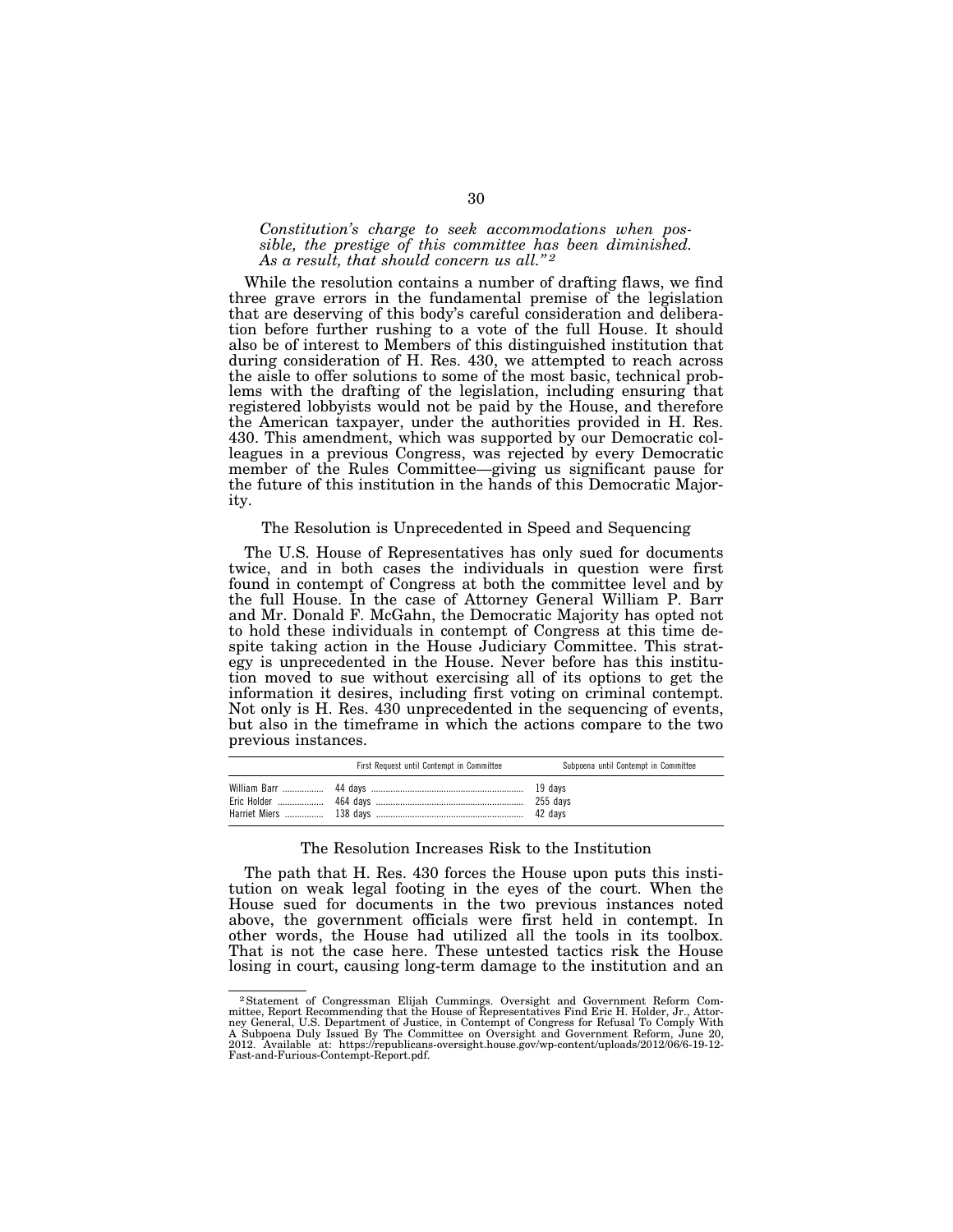utter waste of taxpayer resources—both time and financial. The debate over the inclusion of 6(e) materials in the underlying subpoena related to Attorney General Barr is of particular relevance here. While House Judiciary Committee Chairman Jerrold Nadler has made numerous statements, including in a May 24, 2019 letter to the Department of Justice, that his Committee is not seeking any documents that are properly subject to Rule 6(e), the very subpoena he issued, and referenced in paragraph one of H. Res. 430, applies to 6(e) materials, making it impossible for Attorney General Barr to fully comply with the subpoena without breaking the law. As highlighted in the House Judiciary Committee's dissenting views in House Report 116–105:

*At the Committee business meeting to discuss the contempt citation, Chairman Nadler acknowledged a difference between the intent of the subpoena and the language in the actual subpoena itself. Amidst a discussion about grand jury (''6(e)'') material—which would require the Attorney General to break the law in order to produce to the Committee—the Chairman stated:* 

*The reason that was in the subpoena was to increase our clout in court in getting the 6(e) material, hopefully with the Attorney General's support, but it is in no way meant to force him to give that support.* 

*This astonishing admission strikes at the heart of the matter: the Chairman is not interested in obtaining documents through the accommodations process but rather positioning himself for litigation.* 

*Further, after acknowledging it was not the Chairman's intent to include this grand jury material, he stated:* 

*No, we are not going to issue a new subpoena. We have no intention and never had any intention of enforcing—of trying to force the Attorney General or anyone else to give us 6(e) material without going to court.* 

*The Chairman also stated:* 

*. . . it has never been our intention, as we have stated before, to ask the Attorney General to violate the law. We have always intended and we have made it very clear that we wanted him to come to court with us to ask for an exemption to Rule 6(e).* 

*These statements indicate the Chairman's goal all along was to go to court and not engage in the accommodations process. If the Chairman believed the material could not be obtained absent going to court, he could have carved out language to that effect in the subpoena or an accompanying cover letter. He did not do this. Instead, he expects the Attorney General to go to court seeking this material—something the Chairman has provided no precedent for—and moved to hold him in contempt in part because the Attorney General did not do this.3*

To be clear, the Attorney General's refusal to go to court along with Chairman Nadler is in no way a proper demand of the Chair,

<sup>&</sup>lt;sup>3</sup> Dissenting views in H. Rept. 116–105—Resolution Recommending That The House Of Representatives Find William P. Barr, Attorney General, U.S. Department Of Justice, In Contempt Of Congress For Refusal To Comply With A Su Judiciary, Jun. 6,2019, pp. 24–41. Available at: https://www.congress.gov/116/crpt/hrpt105/ CRPT-16hrpt105.pdf.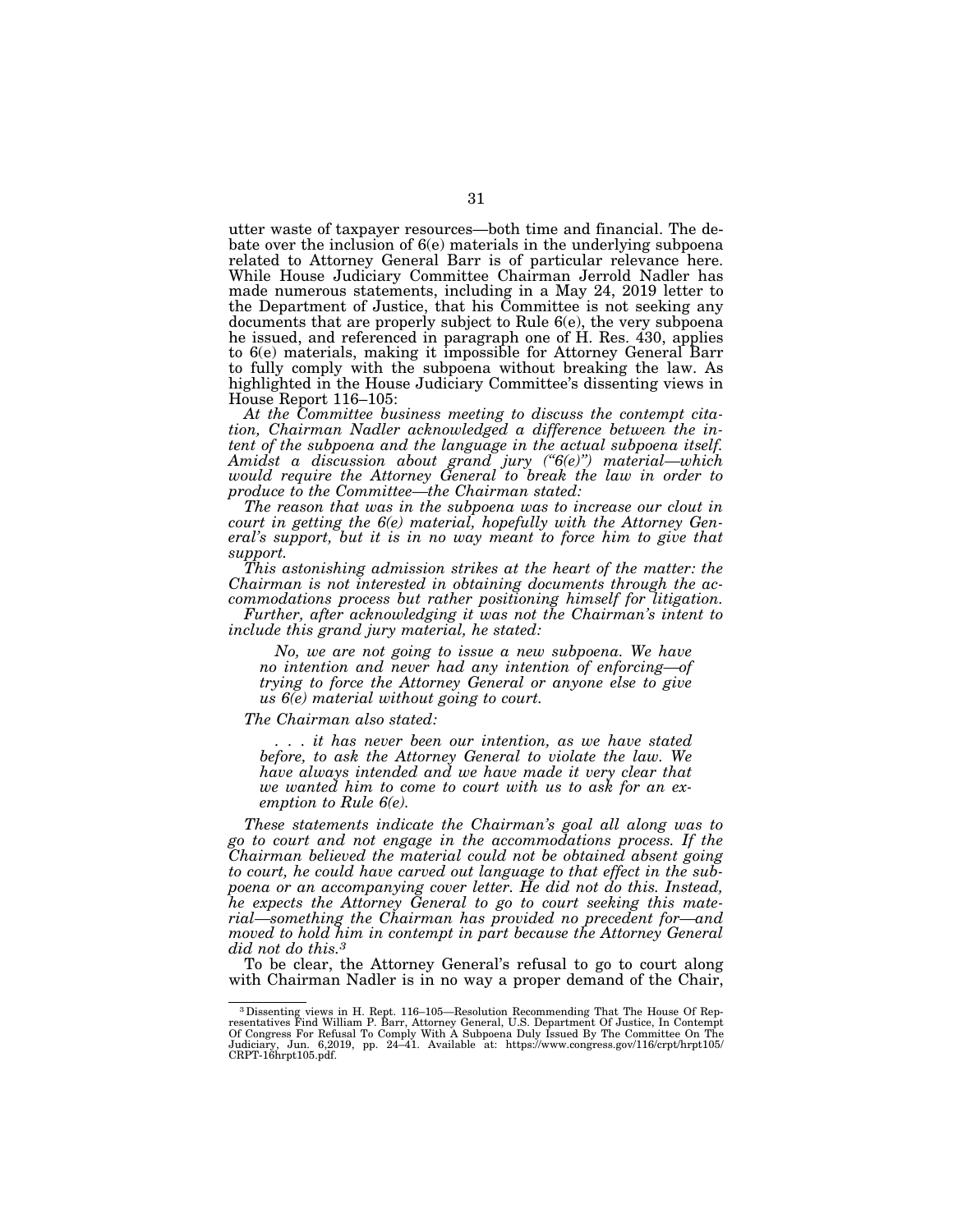nor should be considered a proper basis for this proposed action of the House.

During the April 3, 2019 House Judiciary Committee markup authorizing the subpoena referenced in  $(1)(A)$  of H. Res. 430, Congressman Ken Buck (R–CO) offered an amendment stating:

*This Resolution shall not be construed as authorizing the Chairman to issue a subpoena for the production of information where such production would violate Rule 6(e) of the Federal Rules of Criminal Procedure.4*

Meaning that the subpoena in question wouldn't cover 6(e) materials, ensuring that the Attorney General of the United States would not be forced to choose between complying with subpoena or complying with the law. Chairman Nadler and every Democratic Member of the Judiciary Committee voted against this amendment and it was rejected by a vote of 24–16.

On April 9, 2019, the Congressional Research Service released a "Legal Sidebar" on a DC District Court decision McKeever v. Hold*er*:

*On April 5, 2019, the three-judge panel in McKeever ruled that federal courts lack ''inherent authority'' to authorize the disclosure of grand jury matters in circumstances not covered by an explicit exception set out in Rule 6(e) of the Federal Rules of Criminal Procedure. It thus appears that, for the time being, the panel's decision has closed off one potential avenue for Congress to obtain grand jury material in federal court in the District of Columbia (though the decision could always be reheard en banc or overturned by the Supreme Court).* 

*That said, as the McKeever decision notes, Congress previously was successful in obtaining grand jury materials pursuant to the Rule 6(e) exception for disclosure ''preliminarily to or in connection with a judicial proceeding'' on the theory that an authorized impeachment inquiry is preliminary to such a proceeding. That avenue appears to remain available to Congress after McKeever.* 

*Furthermore, Congress has in the past taken the position that it possesses independent constitutional authority to obtain grand jury materials regardless of the applicability of any Rule 6(e) exceptions—i.e., that the rule of grand jury secrecy simply does not apply to Congress when it is acting within the ''sphere of legitimate legislative activity.'' But while two courts have appeared to agree with that position, the Department of Justice (and some other courts) have contested it.5*

The *McKeever* decision is instructive to the consideration of H. Res. 430 in a few areas:

<sup>4</sup>Markup of Resolution authorizing issuance of subpoena, H. Comm. on the Judiciary, 116th Cong., 1st Session, Apr. 3, 2019, Amendment—Buck #2, available at: https://docs.house.gov/Committee/Calendar/ByEvent.aspx?EventID=109260.

<sup>&</sup>lt;sup>5</sup> Foster, Michael, "Do Courts Have Inherent Authority to Release Secret Grand Jury Materials?''. CRS Legal Sidebar, April 9. 2019. Available at: https://www.crs.gov/Reports/ LSB10201?source=search&guid=e30d31d0ce6e40d6b61875dcf4867487&index=0.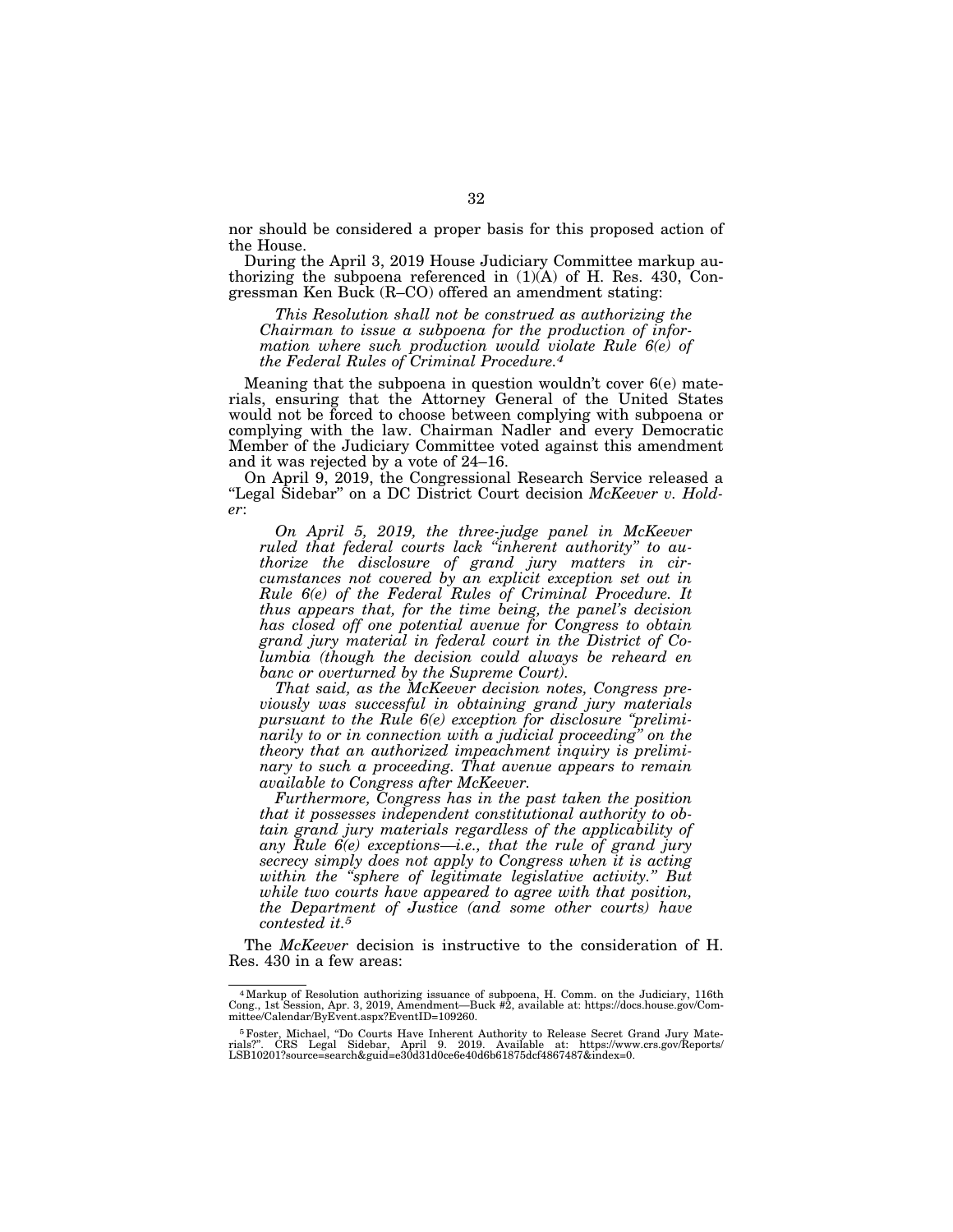• As the court ruled that federal courts lack ''inherent authority'' to authorize the disclosure of grand jury matters in circumstances not covered by an explicit exception set out in Rule 6(e), the subpoena authorized by Chairman Nadler is inherently flawed and unenforceable.

• Pursuing civil action to enforce a subpoena covering material that federal courts cannot authorize virtually ensures the House will lose and inflict long-term damage on the institution through flawed and untested legal theories.

• The decision notes that Congress previously was successful in obtaining grand jury materials pursuant to the Rule 6(e) exception for disclosure ''preliminarily to or in connection with a judicial proceeding'' on the theory that an authorized impeachment inquiry is preliminary to such a proceeding. In the situation before us, clear distinctions are drawn between the previous legal success where the individuals in question were first held in contempt, and the current context in which the full House as not taken a single vote as it relates to contempt.

### The Resolution is the Least Effective Means

Other than securing news headlines, it is largely unclear what Chairman Nadler and Chairman McGovern are trying to accomplish, as this resolution upends process, bipartisanship, and the foundation needed for this institution to have the best chance of success in court. While H. Res. 430 purports to replace the need for a vote of the Full House for the vote of the three Majority Members of the Bipartisan Legal Advisory Group, this structure only furthers our concern that taking away the voice of the Full House on an issue of the Constitutional separation of powers will lead to long term damage to the institution. The risk assumed by passage of this resolution leads us to believe that success in court and the preservation of this institution is unfortunately being neglected for other priorities of the Majority.

Leading us to again wonder, why are countless hours being wasted to consider this legislation now when arguably, the Democratic Majority could have done this months ago. We had hoped their neglect to do so was evidence of their understanding of the dangerous long-term implications of this approach, but circumstances show otherwise.

While the actions of the Democratic Majority have left us with little confidence that our concerns will be taken into account in their abandonment of governing for the sake of singular fixation on the results of the 2016 General Election, we hope they will at least consider the poignant words of one of their own chairmen:

*''Why are we steamrolling ahead on a matter of such gravity? The answer is plain and simple: politics.''* 

*''I want this institution to be strong, I also want the executive branch to be strong. That's part of our duty, too. But when I see accommodation, when I see the Attorney General trying to work with us [ . . . ] We are very close to maintaining the integrity of both institutions. The Constitution calls for accommodation of each other and respect for each other.''*